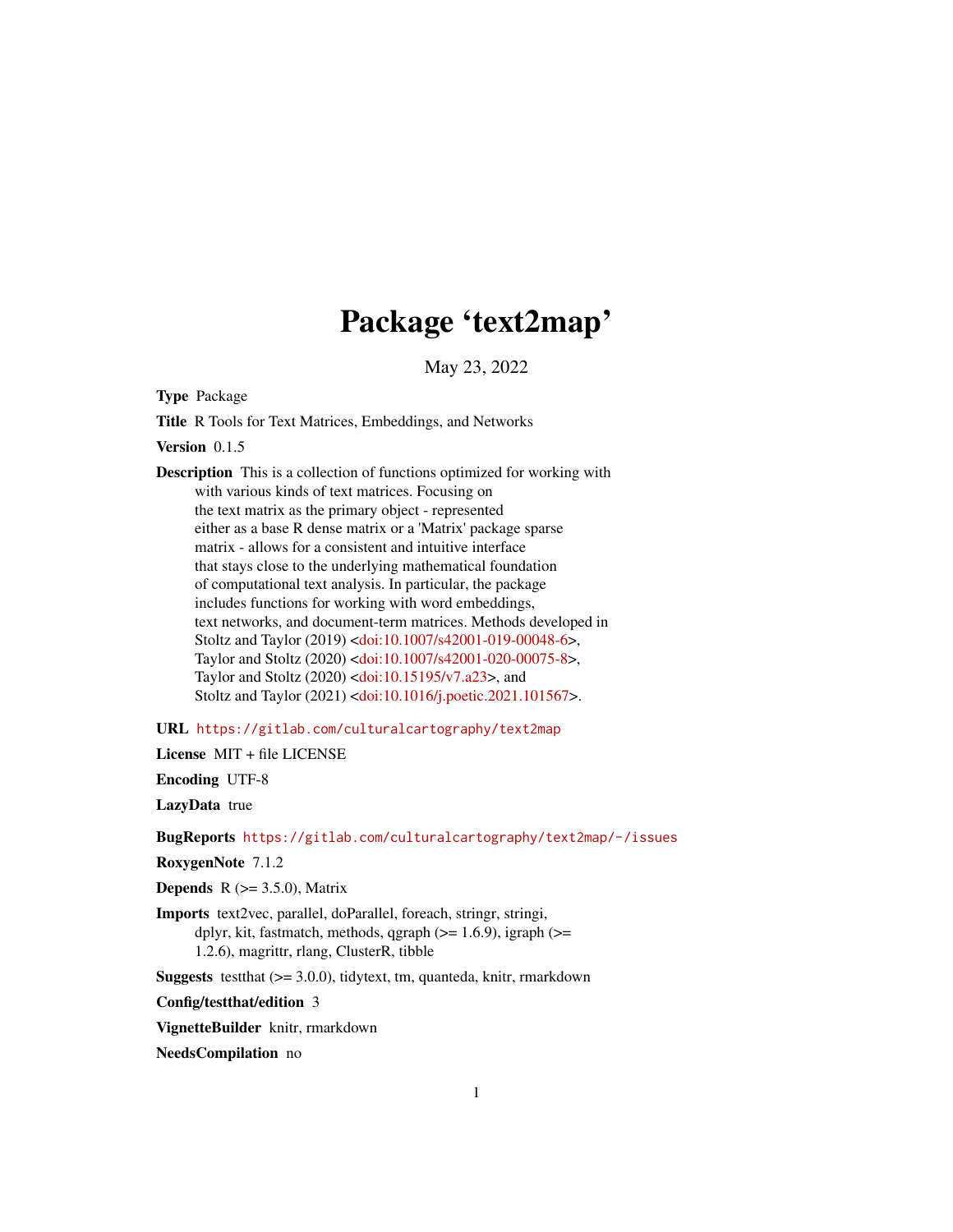<span id="page-1-0"></span>2 anchor\_lists

Author Dustin Stoltz [aut, cre] (<<https://orcid.org/0000-0002-4774-0765>>), Marshall Taylor [aut] (<<https://orcid.org/0000-0002-7440-0723>>)

Maintainer Dustin Stoltz <maintainers@textmapping.com>

Repository CRAN

Date/Publication 2022-05-23 18:20:02 UTC

## R topics documented:

|       |                                                                                                                    | 2             |
|-------|--------------------------------------------------------------------------------------------------------------------|---------------|
|       |                                                                                                                    | 3             |
|       |                                                                                                                    | 6             |
|       |                                                                                                                    | -8            |
|       |                                                                                                                    | 10            |
|       |                                                                                                                    | 11            |
|       |                                                                                                                    | <sup>12</sup> |
|       |                                                                                                                    | 13            |
|       | $find\_projection \dots \dots \dots \dots \dots \dots \dots \dots \dots \dots \dots \dots \dots \dots \dots \dots$ | <b>16</b>     |
|       |                                                                                                                    | 16            |
|       |                                                                                                                    | 17            |
|       |                                                                                                                    | <b>18</b>     |
|       |                                                                                                                    | 19            |
|       |                                                                                                                    | 20            |
|       |                                                                                                                    | 21            |
|       |                                                                                                                    | 23            |
|       |                                                                                                                    | 24            |
|       |                                                                                                                    | 25            |
|       |                                                                                                                    | 26            |
|       |                                                                                                                    | 27            |
|       |                                                                                                                    | 28            |
|       |                                                                                                                    | 28            |
|       |                                                                                                                    | 29            |
|       |                                                                                                                    | 30            |
|       |                                                                                                                    | 31            |
|       |                                                                                                                    |               |
| Index |                                                                                                                    | 32            |
|       |                                                                                                                    |               |

anchor\_lists *A dataset of anchor lists*

#### Description

A dataset containing juxtaposing pairs of English words for 26 semantic relations. These anchors are used with the [get\\_anchors\(\)](#page-18-1) function, which can then be used with the [get\\_direction\(\)](#page-20-1) function. These have been collected from previously published articles and should be used as a starting point for defining a given relation in a word embedding model.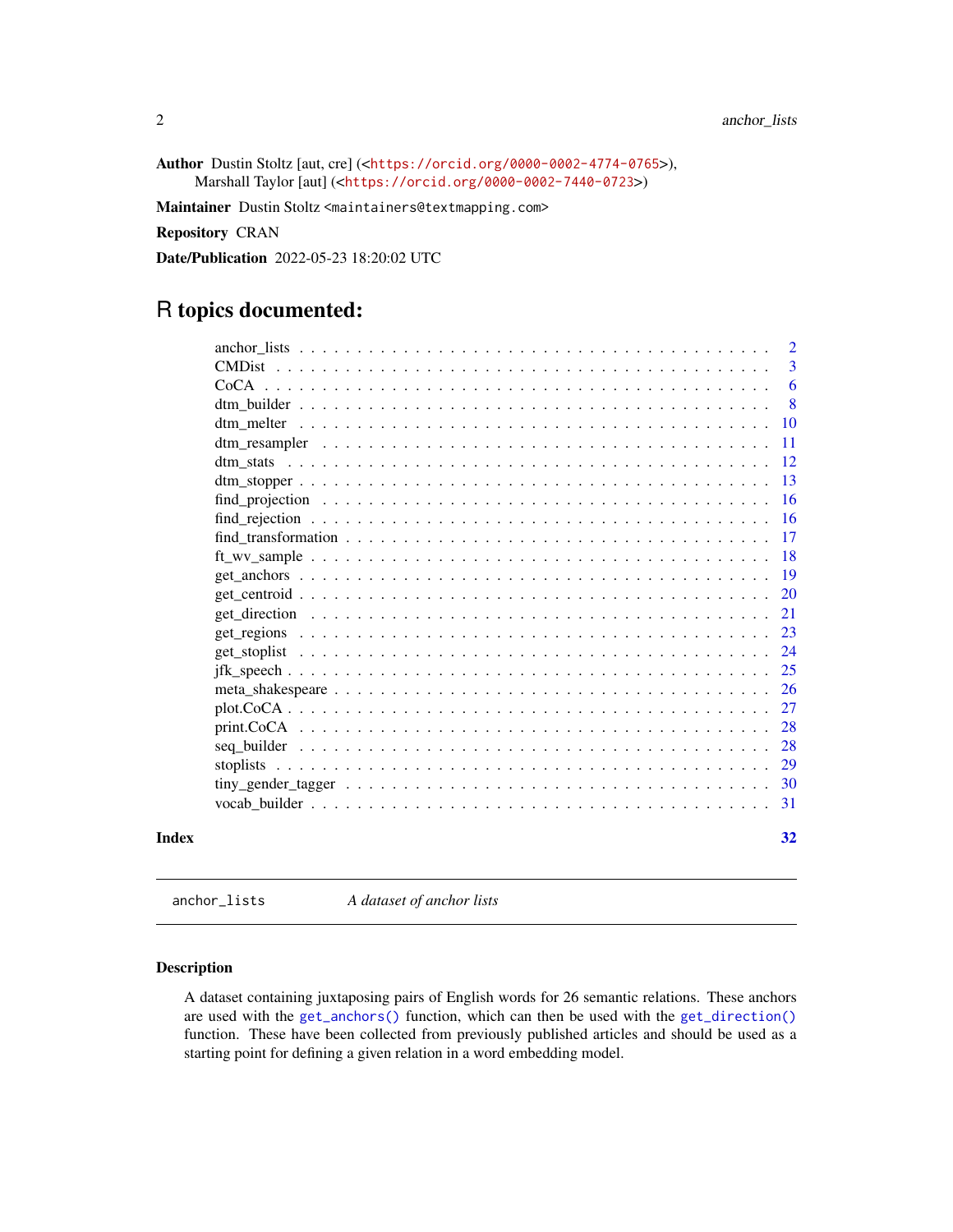#### <span id="page-2-0"></span> $\epsilon$  CMD is two states of  $\epsilon$  3

#### Usage

anchor\_lists

#### Format

A data frame with 303 rows and 4 variables.

#### Variables

Variables:

- add. words to be added (or the positive direction)
- subtract. words to be subtract (or the negative direction)
- relation. the relation to be extracted, 26 relations available
- domain. 6 broader categories within which each relation falls

#### See Also

[CoCA,](#page-5-1) [get\\_direction,](#page-20-1) [get\\_centroid,](#page-19-1) [get\\_anchors](#page-18-1)

<span id="page-2-1"></span>CMDist *Calculate Concept Mover's Distance*

#### Description

Concept Mover's Distance classifies documents of any length along a continuous measure of engagement with a given concept of interest using word embeddings.

#### Usage

```
CMDist(
 dtm,
  cw = NULL,cv = NULL,wv,
 missing = "stop",
  scale = TRUE,
  sens_interval = FALSE,
  alpha = 1,
 n\_iters = 20L,
 parallel = FALSE,
 threads = 2L,
  setup_timeout = 120L
)
```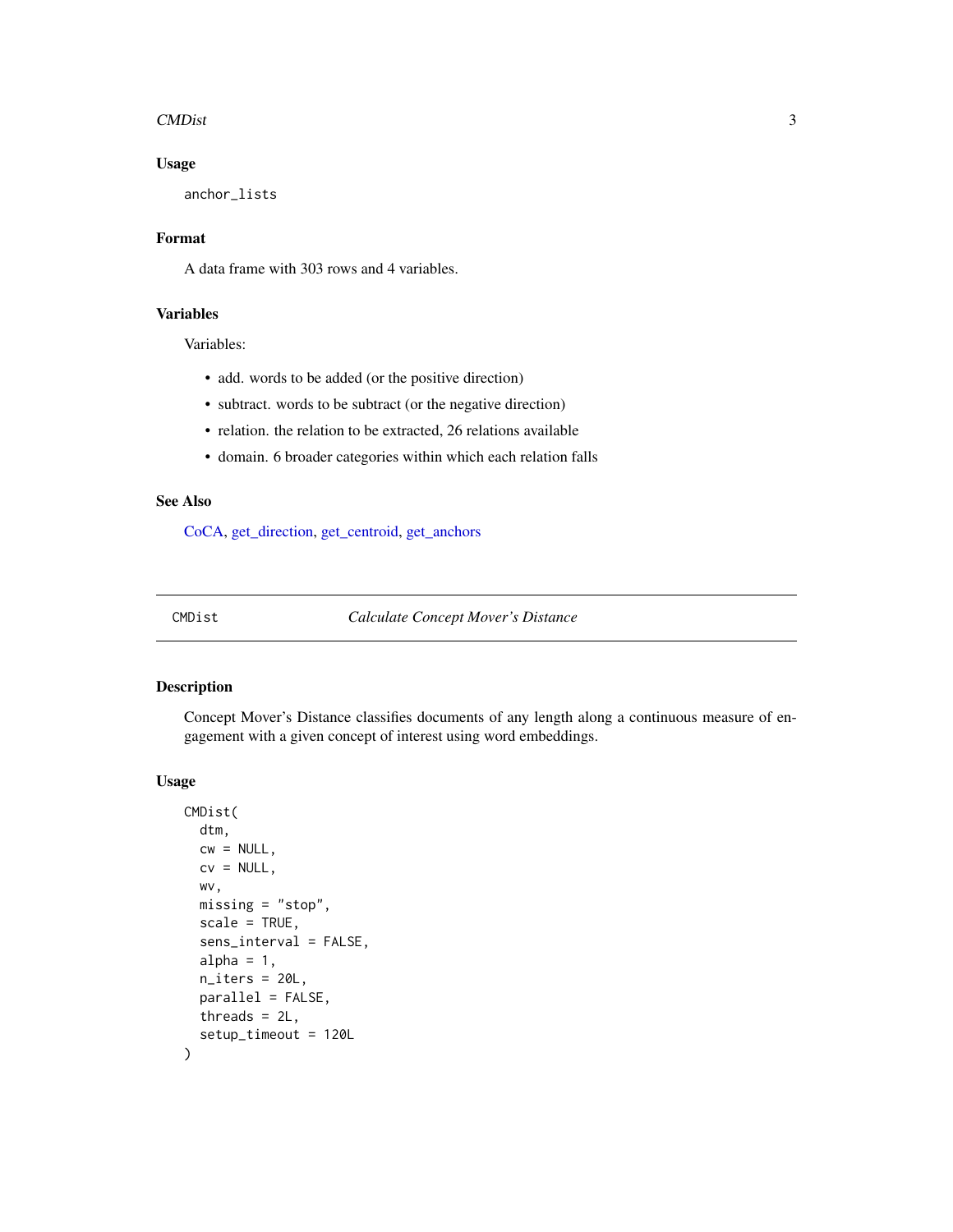#### <span id="page-3-0"></span>**Arguments**

| dtm           | Document-term matrix with words as columns. Works with DTMs produced by<br>any popular text analysis package, or using the dtm_builder() function.                                                                                                                                                                                              |
|---------------|-------------------------------------------------------------------------------------------------------------------------------------------------------------------------------------------------------------------------------------------------------------------------------------------------------------------------------------------------|
| <b>CW</b>     | Vector with concept word(s) $(e.g., c("love", "money"), c("critical thinking"))$                                                                                                                                                                                                                                                                |
| <b>CV</b>     | Concept vector(s) as output from $get\_direction()$ , $get\_centroid()$ , or $get\_regions()$                                                                                                                                                                                                                                                   |
| WV            | Matrix of word embedding vectors (a.k.a embedding model) with rows as words.                                                                                                                                                                                                                                                                    |
| missing       | Indicates what action to take if words are not in embeddings. If action =<br>"stop" (default), the function is stopped and an error messages states which<br>words are missing. If action = "remove", output is the same as terms but miss-<br>ing words or rows with missing words are removed. Missing words will be<br>printed as a message. |
| scale         | Logical (default = $FALSE$ ) uses $scale()$ on output. This will set zero to the mean<br>of the estimates, and scale by the standard deviation of the estimates. Document<br>estimates will, therefore, be relative to other documents within that specific run,<br>but not necessarily across discrete runs.                                   |
| sens_interval | logical (default = FALSE), if TRUE several CMDs will be estimate on N resam-<br>pled DTMs, sensitivity intervals are produced by returning the 2.5 and 97.5<br>percentiles of estimated CMDs for a given concept word or concept vector.                                                                                                        |
| alpha         | If sens_interval = TRUE, a number indicating the proportion of the document<br>length to be resampled for sensitivity intervals. Default is 1 or 100 percent of<br>each documents' length.                                                                                                                                                      |
| n_iters       | If sens_interval = TRUE, integer (default = $20L$ ) indicates the number of re-<br>sampled DTMs to produced for sensitivity intervals                                                                                                                                                                                                           |
| parallel      | Logical (default $=$ FALSE), whether to parallelize estimate                                                                                                                                                                                                                                                                                    |
| threads       | If parallel = TRUE, an integer indicating attempts to connect to master before<br>failing.                                                                                                                                                                                                                                                      |
| setup_timeout | If parallel = TRUE, maximum number of seconds a worker attempts to connect<br>to master before failing.                                                                                                                                                                                                                                         |

#### Details

CMDist() requires three things: a  $(1)$  document-term matrix  $(DTM)$ , a  $(2)$  matrix of word embedding vectors, and (3) concept words or concept vectors. The function uses *word counts* from the DTM and *word similarities* from the cosine similarity of their respective word vectors in a word embedding model. The "cost" of transporting all the words in a document to a single vector or a few vectors (denoting a concept of interest) is the measure of engagement, with higher costs indicating less engagement. For intuitiveness the output of CMDist() is inverted such that higher numbers will indicate *more engagement* with a concept of interest.

The vector, or vectors, of the concept are specified in several ways. The simplest involves selecting a single word from the word embeddings, the analyst can also specify the concept by indicating a few words. The algorithm then splits the overall flow between each concept word (roughly) depending on which word in the document is nearest. The words need not be in the DTM, but they must be in the word embeddings (the function will either stop or remove words not in the embeddings).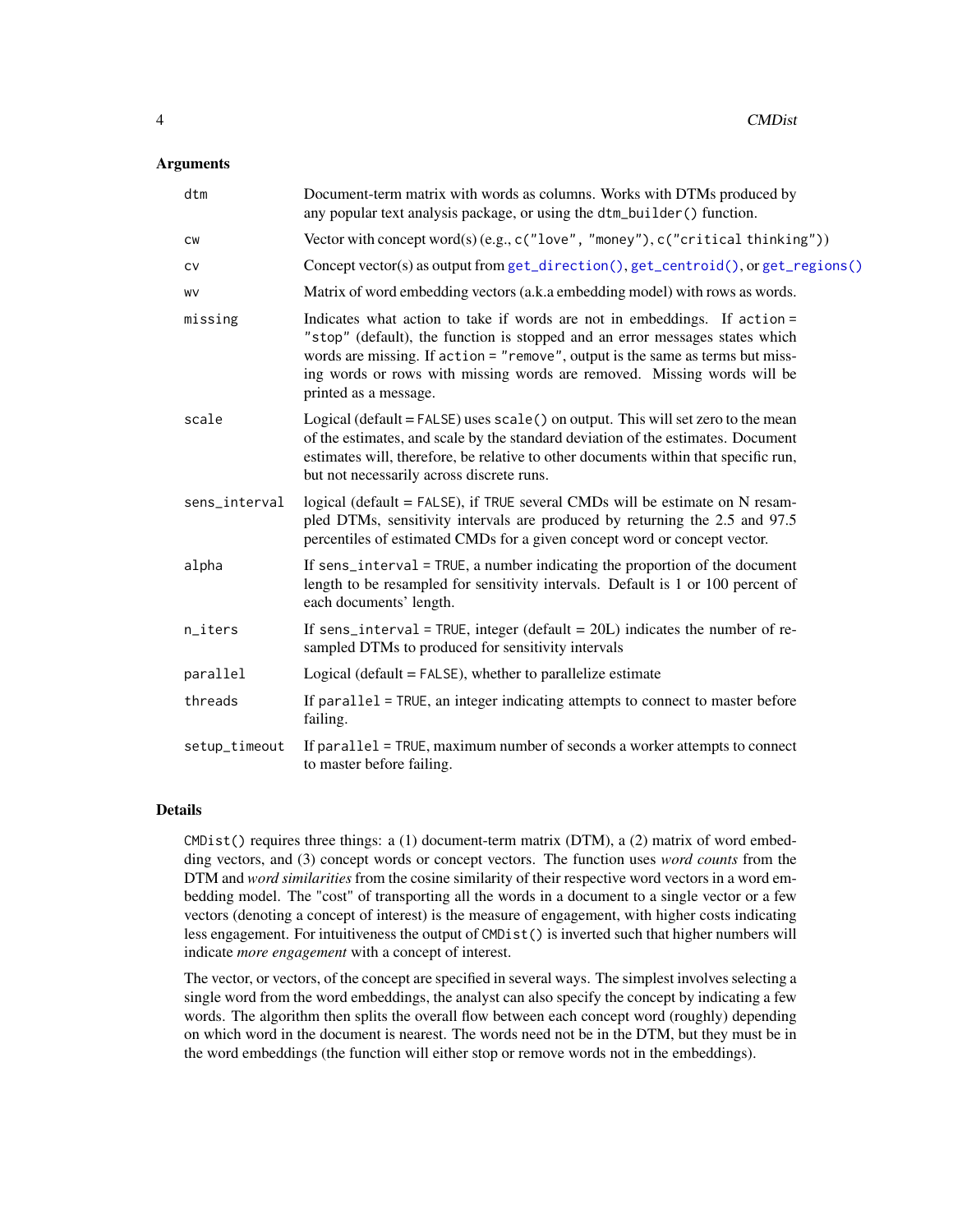#### <span id="page-4-0"></span>CMD is two states of the contract of the contract of the contract of the contract of the contract of the contract of the contract of the contract of the contract of the contract of the contract of the contract of the contr

Instead of selecting a word already in the embedding space, the function can also take a vector extracted from the embedding space in the form of a centroid (which averages the vectors of several words) ,a direction (which uses the offset of several juxtaposing words), or a region (which is built by clustering words into \$k\$ regions). The [get\\_centroid\(\)](#page-19-1), [get\\_direction\(\)](#page-20-1), and [get\\_regions\(\)](#page-22-1) functions will extract these.

#### Value

Returns a data frame with the first column as document ids and each subsequent column as the CMD engagement corresponding to each concept word or concept vector. The upper and lower bound estimates will follow each unique CMD if sens\_interval = TRUE.

#### Author(s)

Dustin Stoltz and Marshall Taylor

#### References

Stoltz, Dustin S., and Marshall A. Taylor. (2019) 'Concept Mover's Distance' *Journal of Computational Social Science* 2(2):293-313. [doi:10.1007/s42001019000486.](https://doi.org/10.1007/s42001-019-00048-6)

Taylor, Marshall A., and Dustin S. Stoltz. (2020) 'Integrating semantic directions with concept mover's distance to measure binary concept engagement.' *Journal of Computational Social Science* 1-12. [doi:10.1007/s42001020000758.](https://doi.org/10.1007/s42001-020-00075-8)

Taylor, Marshall A., and Dustin S. Stoltz. (2020) 'Concept Class Analysis: A Method for Identifying Cultural Schemas in Texts.' *Sociological Science* 7:544-569. [doi:10.15195/v7.a23.](https://doi.org/10.15195/v7.a23)

#### See Also

[CoCA,](#page-5-1) [get\\_direction,](#page-20-1) [get\\_centroid](#page-19-1)

#### Examples

```
# load example word embeddings
data(ft_wv_sample)
# load example text
data(jfk_speech)
# minimal preprocessing
jfk_speech$sentence <- tolower(jfk_speech$sentence)
jfk_speech$sentence <- gsub("[[:punct:]]+", " ", jfk_speech$sentence)
# create DTM
dtm <- dtm_builder(jfk_speech, sentence, sentence_id)
# example 1
cm.dists <- CMDist(dtm,
 cw = "space",wv = ft_wv_sample
```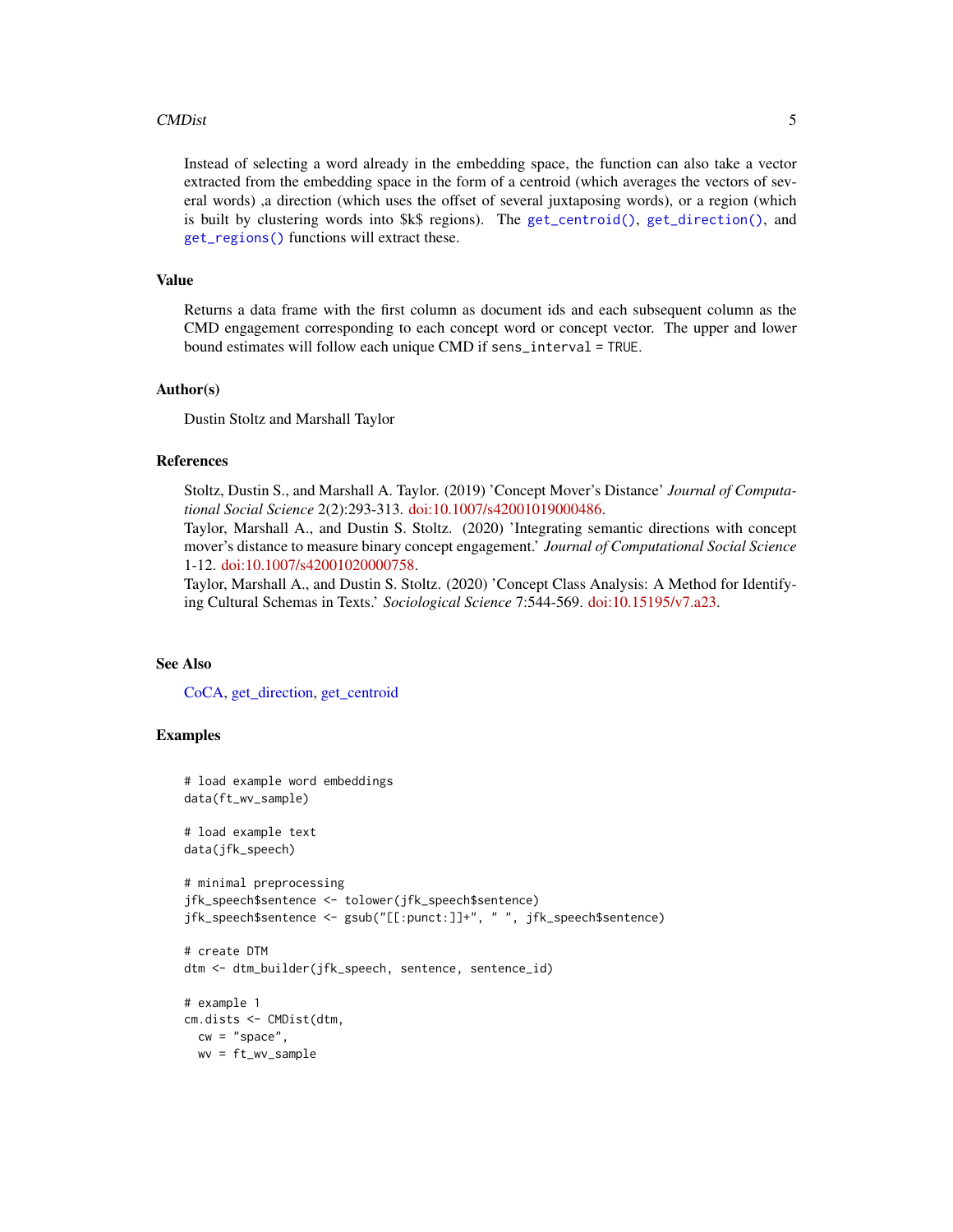```
\mathcal{L}# example 2
space <- c("spacecraft", "rocket", "moon")
cen <- get_centroid(anchors = space, wv = ft_wv_sample)
cm.dists <- CMDist(dtm,
  cv = cen,wv = ft_wv_sample
\overline{\phantom{a}}
```
<span id="page-5-1"></span>

CoCA *Performs Concept Class Analysis (CoCA)*

#### Description

CoCA outputs schematic classes derived from documents' engagement with multiple bi-polar concepts (in a Likert-style fashion). The function requires a (1) DTM of a corpus which can be obtained using any popular text analysis package, or from the [dtm\\_builder\(\)](#page-7-1) function, and (2) semantic directions as output from the [get\\_direction\(\)](#page-20-1). [CMDist\(\)](#page-2-1) works under the hood. Code modified from the corclass package.

#### Usage

```
CoCA(
  dtm,
 wv = NULL,directions = NULL,
  filter_sig = TRUE,
  filter_value = 0.05,
  zero_action = c("drop", "ownclass")
)
```
#### Arguments

| dtm          | Document-term matrix with words as columns. Works with DTMs produced by<br>any popular text analysis package, or you can use the dtm_builder() function.                                                                              |
|--------------|---------------------------------------------------------------------------------------------------------------------------------------------------------------------------------------------------------------------------------------|
| WV           | Matrix of word embedding vectors (a.k.a embedding model) with rows as words.                                                                                                                                                          |
| directions   | direction vectors output from get direction()                                                                                                                                                                                         |
| filter_sig   | logical (default = TRUE), sets 'insignificant' ties to 0 to decrease noise and<br>increase stability                                                                                                                                  |
| filter_value | Minimum significance cutoff. Absolute row correlations below this value will<br>be set to $0$                                                                                                                                         |
| zero action  | If 'drop', CCA drops rows with 0 variance from the analyses (default). If 'own-<br>class', the correlations between 0-variance rows and all other rows is set 0, and<br>the correlations between all pairs of 0-var rows are set to 1 |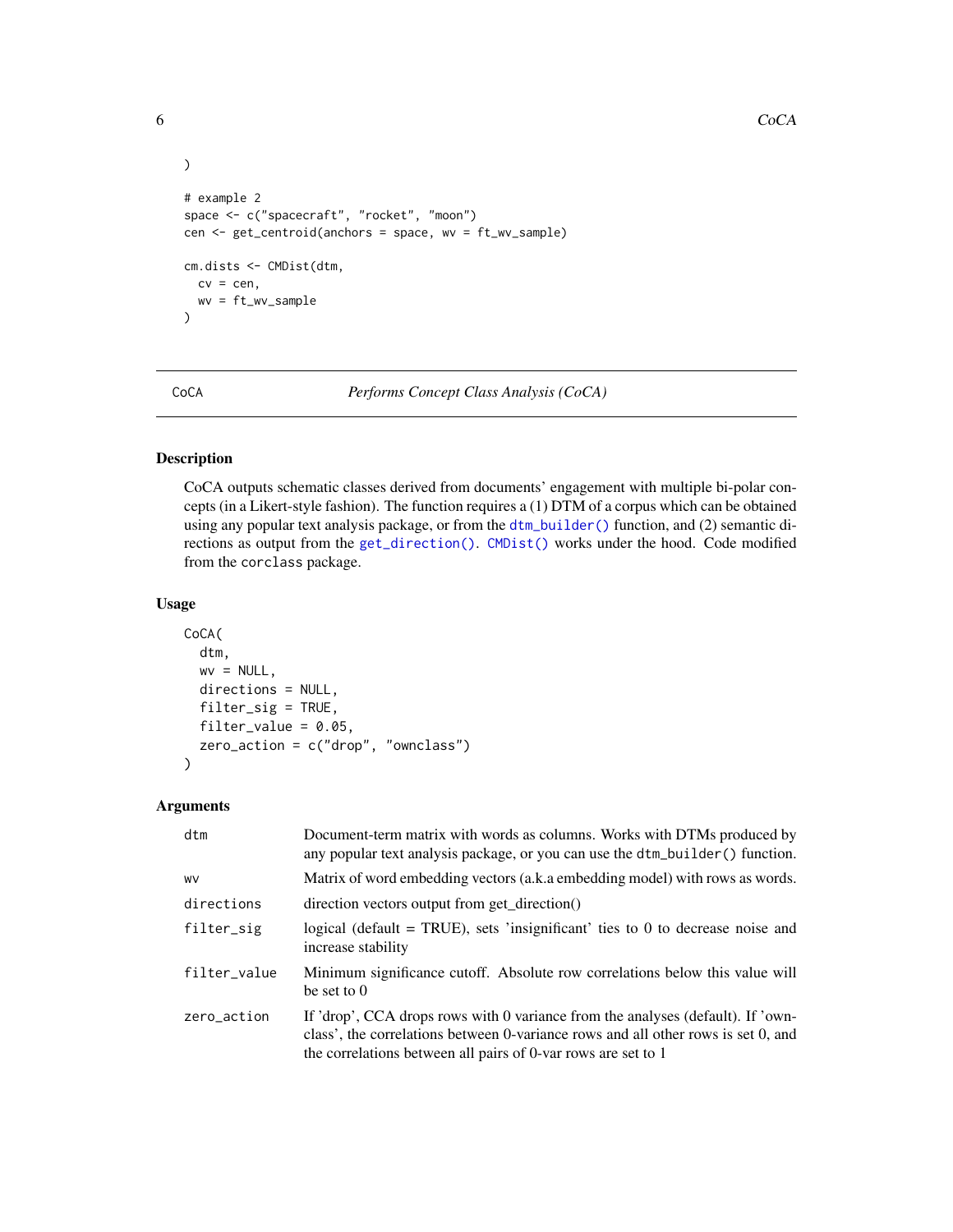#### <span id="page-6-0"></span> $CoCA$   $7$

#### Value

Returns a named list object of class CoCA. List elements include:

- membership: document memberships
- modules: schematic classes
- cormat: correlation matrix

#### Author(s)

Dustin Stoltz and Marshall Taylor

#### References

Taylor, Marshall A., and Dustin S. Stoltz. (2020) 'Concept Class Analysis: A Method for Identifying Cultural Schemas in Texts.' *Sociological Science* 7:544-569. [doi:10.15195/v7.a23.](https://doi.org/10.15195/v7.a23) Boutyline, Andrei. 'Improving the measurement of shared cultural schemas with correlational class analysis: Theory and method.' Sociological Science 4.15 (2017): 353-393. [doi:10.15195/v4.a15](https://doi.org/10.15195/v4.a15)

#### See Also

[CMDist,](#page-2-1) [get\\_direction](#page-20-1)

#### Examples

```
#' # load example word embeddings
data(ft_wv_sample)
# load example text
data(jfk_speech)
# minimal preprocessing
jfk_speech$sentence <- tolower(jfk_speech$sentence)
jfk_speech$sentence <- gsub("[[:punct:]]+", " ", jfk_speech$sentence)
# create DTM
dtm <- dtm_builder(jfk_speech, sentence, sentence_id)
# create semantic directions
gen <- data.frame(
  add = c("woman"),subtract = c("man"))
die <- data.frame(
  add = c("alive"),subtract = c("die"))
gen.dir <- get_direction(anchors = gen, wv = ft_wv_sample)
```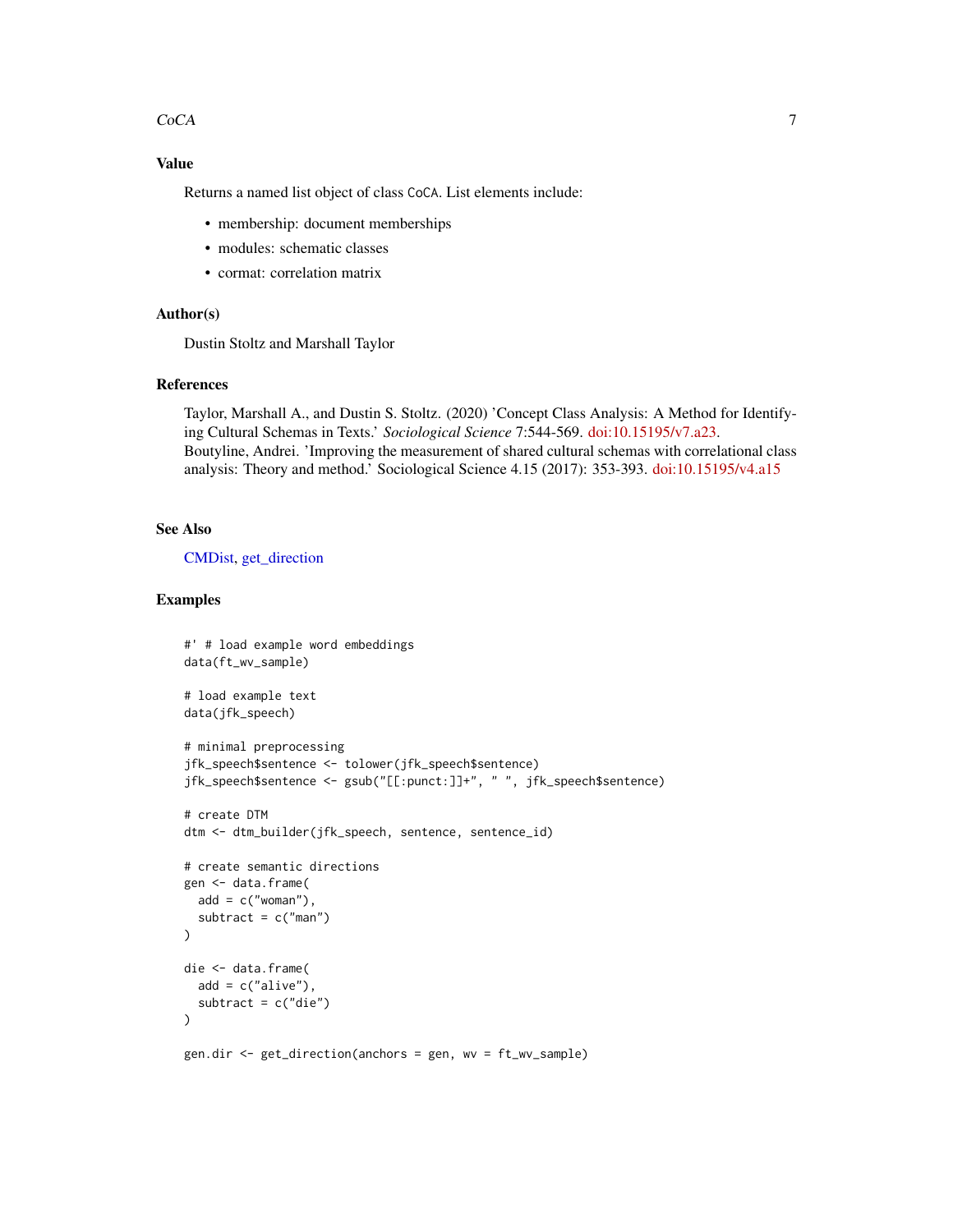```
die.dir <- get_direction(anchors = die, wv = ft_wv_sample)
sem_dirs <- rbind(gen.dir, die.dir)
classes <- CoCA(
 dtm = dtm,
  wv = ft_wv_sample,
  directions = sem_dirs,
  filter_sig = TRUE,
  filter_value = 0.05,
  zero_action = "drop"
\mathcal{L}print(classes)
```
<span id="page-7-1"></span>dtm\_builder *A fast unigram DTM builder*

#### Description

A streamlined function to take raw texts from a column of a data.frame and produce a sparse Document-Term Matrix (of generic class "dgCMatrix").

#### Usage

```
dtm_builder(
  data,
  text,
  doc_id = NULL,vocab = NULL,chunk = NULL,
  dense = FALSE
\mathcal{L}
```
#### Arguments

| data     | Data frame with column of texts and column of document ids                                                                                                                                                                                                                              |
|----------|-----------------------------------------------------------------------------------------------------------------------------------------------------------------------------------------------------------------------------------------------------------------------------------------|
| text     | Name of the column with documents' text                                                                                                                                                                                                                                                 |
| $doc_id$ | Name of the column with documents' unique ids.                                                                                                                                                                                                                                          |
| vocab    | Default is NULL, if a list of terms is provided, the function will return a DTM<br>with terms restricted to this vocabulary. Columns will also be in the same order<br>as the list of terms.                                                                                            |
| chunk    | Default is NULL, if an integer is provided, the function will "re-chunk" the cor-<br>pus into new documents of a particular length. For example, 100L will divide<br>the corpus into new documents with 100 terms (with the final document likely<br>including slightly less than 100). |
| dense    | The default (FALSE) is to return a matrix of class "dgCMatrix" as DTMs typically<br>have mostly zero cells. This is much more memory efficient. Setting dense to<br>TRUE will return a normal base R matrix.                                                                            |

<span id="page-7-0"></span>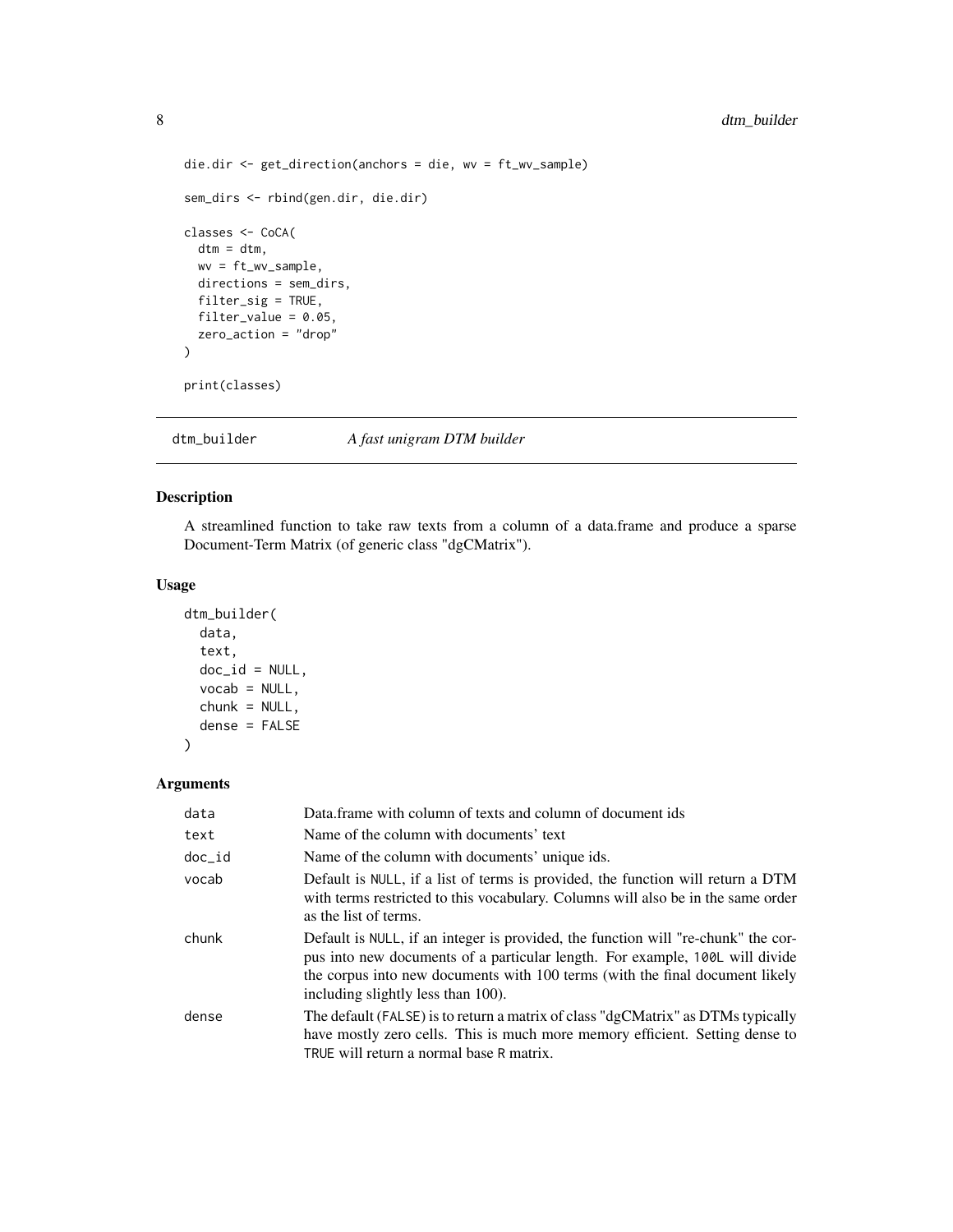#### dtm\_builder 9

#### Details

The function is fast because it has few bells and whistles:

- No weighting schemes other than raw counts
- Tokenizes by the fixed, single whitespace
- Only tokenizes unigrams. No bigrams, trigrams, etc...
- Columns are in the order unique terms are discovered
- No preprocessing during building
- Outputs a basic sparse Matrix or dense matrix

Weighting or stopping terms can be done efficiently after the fact with simple matrix operations, rather than achieved implicitly within the function itself. For example, using the dtm\_stopper() function. Prior to creating the DTM, texts should have whitespace trimmed, if desired, punctuation removed and terms lowercased.

Like tidytext's DTM functions, dtm\_builder() is optimized for use in a pipeline, but unlike tidytext, it does not build an intermediary tripletlist, so dtm\_builder() is faster and far more memory efficient.

The function can also chunk the corpus into documents of a given length (default is NULL). If the integer provided is 200L, this will divide the corpus into new documents with 200 terms (with the final document likely including slightly less than 200). If the total terms in the corpus were less than or equal to chunk integer, this would produce a DTM with one document (most will probably not want this).

If the vocabulary is already known, or standardizing vocabulary across several DTMs is desired, a list of terms can be provided to the vocab argument. Columns of the DTM will be in the order of the list of terms.

#### Value

returns a document-term matrix of class "dgCMatrix" or class "matrix"

#### Author(s)

Dustin Stoltz

#### Examples

```
library(dplyr)
```

```
my.corpus <- data.frame(
 text = c("I hear babies crying I watch them grow",
    "They'll learn much more than I'll ever know",
    "And I think to myself",
    "What a wonderful world",
    "Yes I think to myself",
    "What a wonderful world"
 ),
```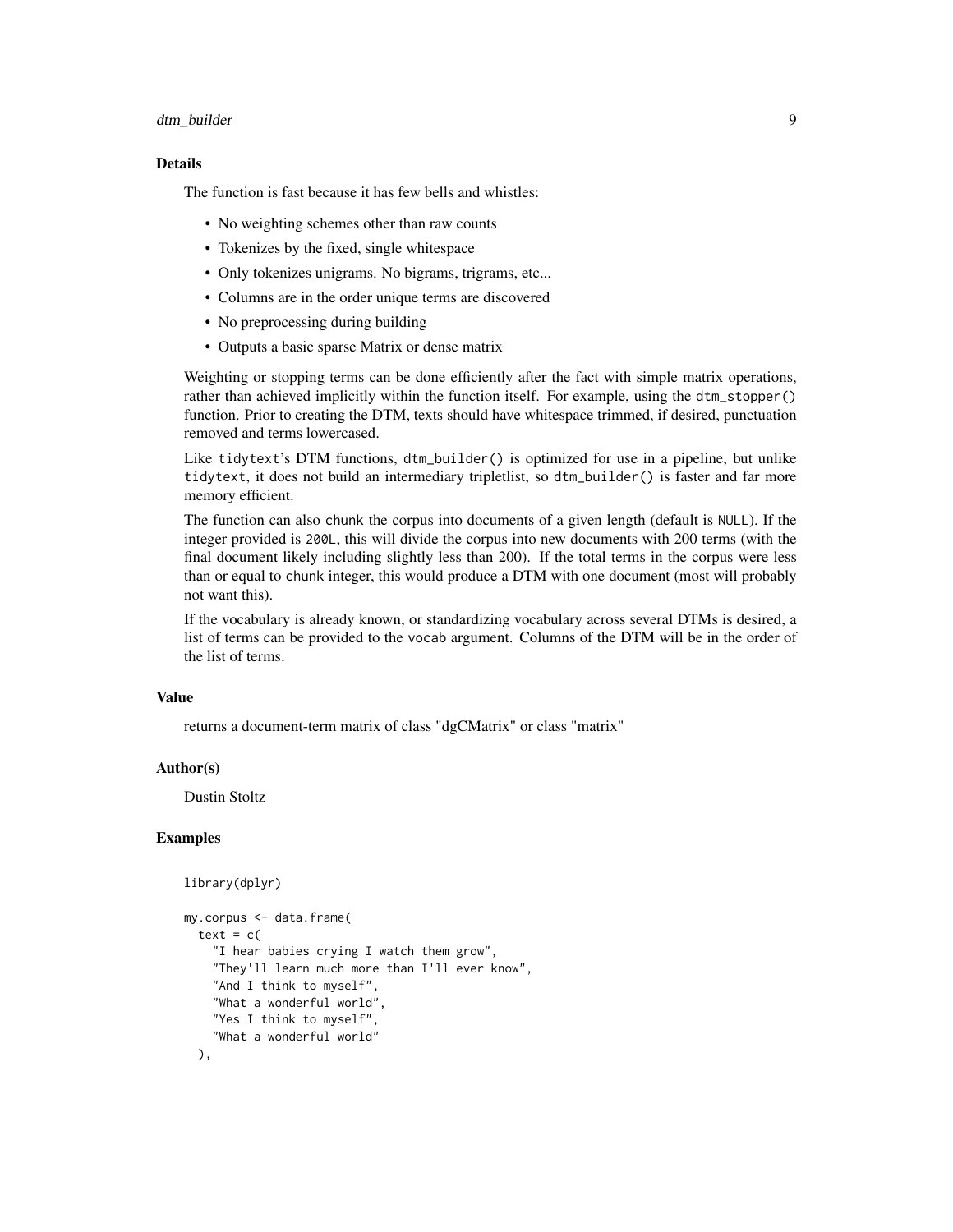```
line_id = paste0("line", seq_len(6))
)
## some text preprocessing
my.corpus$clean_text <- tolower(gsub("'", "", my.corpus$text))
# example 1 with R 4.1 pipe
dtm <- my.corpus |>
  dtm_builder(clean_text, line_id)
# example 2 without pipe
dtm <- dtm_builder(
  data = my.corpus,
  text = clean_text,
  doc_id = line_id
)
# example 3 with dplyr pipe and mutate
dtm <- my.corpus %>%
  mutate(
    clean\_text = gsub("''", "", text),clean_text = tolower(clean_text)
  ) %>%
  dtm_builder(clean_text, line_id)
# example 4 with dplyr and chunk of 3 terms
dtm <- my.corpus %>%
  dtm_builder(clean_text,
   line_id,
    chunk = 3L
  )
# example 5 with user defined vocabulary
my.vocab <- c("wonderful", "world", "haiku", "think")
dtm <- dtm_builder(
  data = my.corpus,
  text = clean_text,
  doc_id = line_id,vocab = my.vocab
)
```
dtm\_melter *Melt a DTM into a triplet data frame*

#### Description

Converts a DTM into a data frame with three columns: documents, terms, frequency. Each row is a unique document by term frequency. This is akin to reshape2 packages melt function, but works on a sparse matrix. The resulting data frame is also equivalent to the tidytext triplet tibble.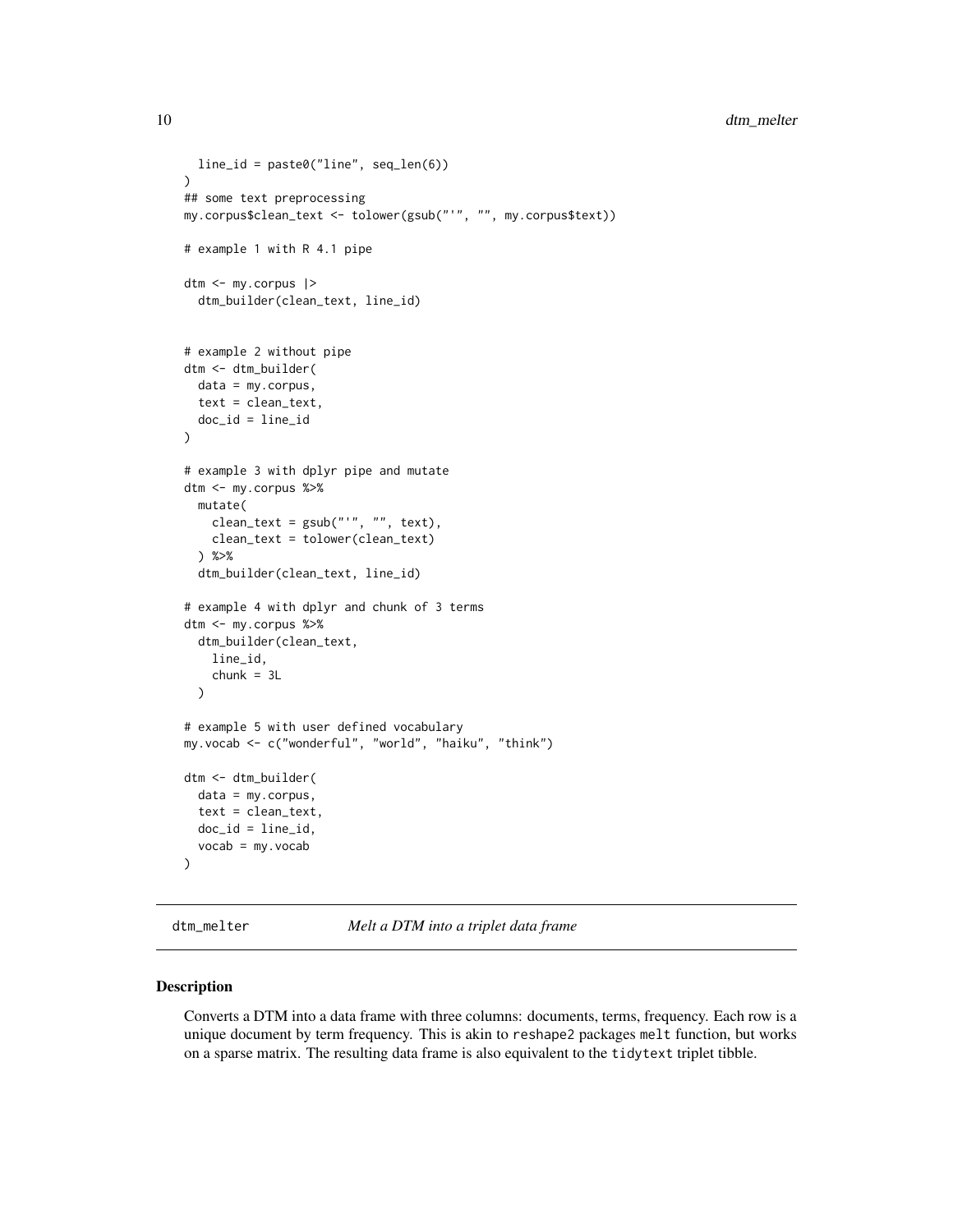#### <span id="page-10-0"></span>dtm\_resampler 11

#### Usage

dtm\_melter(dtm)

#### Arguments

| dtm | Document-term matrix with terms as columns. Works with DTMs produced by |
|-----|-------------------------------------------------------------------------|
|     | any popular text analysis package, or using the dtm_builder() function. |

#### Value

returns data frame with three columns: doc\_id, term, freq

#### Author(s)

Dustin Stoltz

dtm\_resampler *Resamples an input DTM to generate new DTMs*

#### Description

Takes any DTM and randomly resamples from each row, creating a new DTM

#### Usage

```
dtm_resampler(dtm, alpha = NULL, n = NULL)
```
#### Arguments

| dtm   | Document-term matrix with terms as columns. Works with DTMs produced by<br>any popular text analysis package, or you can use the dtm_builder () function.                                               |
|-------|---------------------------------------------------------------------------------------------------------------------------------------------------------------------------------------------------------|
| alpha | Number indicating proportion of document lengths, e.g., alpha $= 1$ returns re-<br>sampled rows that are the same lengths as the original DTM.                                                          |
| n     | Integer indicating the length of documents to be returned, e.g., $n = 100$ L will<br>bring documents shorter than 100 tokens up to 100, while bringing documents<br>longer than 100 tokens down to 100. |

#### Details

Using the row counts as probabilities, each document's tokens are resampled with replacement up to a certain proportion of the row count (set by alpha). This function can be used with iteration to "bootstrap" a DTM without returning to the raw text. It does not iterate, however, so operations can be performed on one DTM at a time without storing multiple DTMs in memory.

If alpha is less than 1, then a proportion of each documents' lengths is returned. For example, alpha = 0.50 will return a resampled DTM where each row has half the tokens of the original DTM. If alpha = 2, than each row in the resampled DTM twice the number of tokens of the original DTM. If an integer is provided to n then all documents will be resampled to that length. For example,  $n =$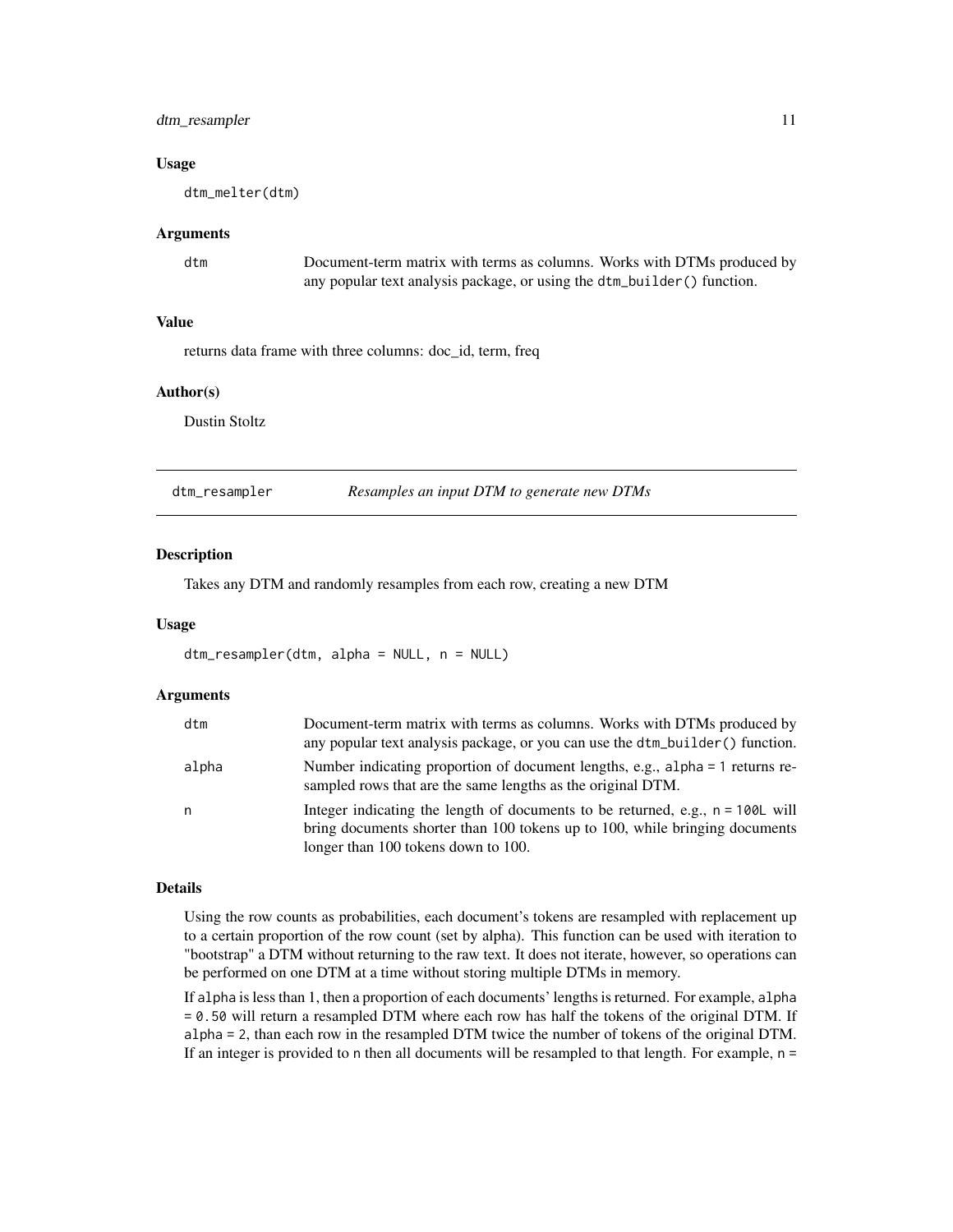2000L will resample each document until they are 2000 tokens long – meaning those shorter than 2000 will be increased in length, while those longer than 2000 will be decreased in length. alpha and n should not be specified at the same time.

#### Value

returns a document-term matrix of class "dgCMatrix"

dtm\_stats *Gets DTM summary statistics*

#### Description

dtm\_stats() provides a summary of corpus-level statistics using any document-term matrix. These include (1) basic information on size (total documents, total unique terms, total tokens), (2) lexical richness, (3) distribution information, (4) central tendency, and (5) character-level information.

#### Usage

```
dtm_stats(
  dtm,
  richness = TRUE,
  distribution = TRUE,
  central = TRUE,
  character = TRUE,
  simplify = FALSE
)
```

```
Arguments
```

| dtm          | Document-term matrix with terms as columns. Works with DTMs produced by<br>any popular text analysis package, or you can use the dtm_builder() function.                                     |
|--------------|----------------------------------------------------------------------------------------------------------------------------------------------------------------------------------------------|
| richness     | Logical (default = TRUE), whether to include statistics about lexical richness,<br>i.e. terms that occur once, twice, and three times (hapax, dis, tris), and the total<br>type-token ratio. |
| distribution | Logical (default $= \text{TRUE}$ ), whether to include statistics about the distribution,<br>i.e. min, max st. dev, skewness, kurtosis.                                                      |
| central      | Logical (default = TRUE), whether to include statistics about the central tenden-<br>cies <i>i.e.</i> mean and median for types and tokens.                                                  |
| character    | Logical (default = TRUE), whether to include statistics about the character lengths<br>of terms, <i>i.e.</i> min, max, mean                                                                  |
| simplify     | Logical (default $=$ FALSE), whether to return statistics as a data frame where<br>each statistic is a column. Default returns a list of small data frames.                                  |

<span id="page-11-0"></span>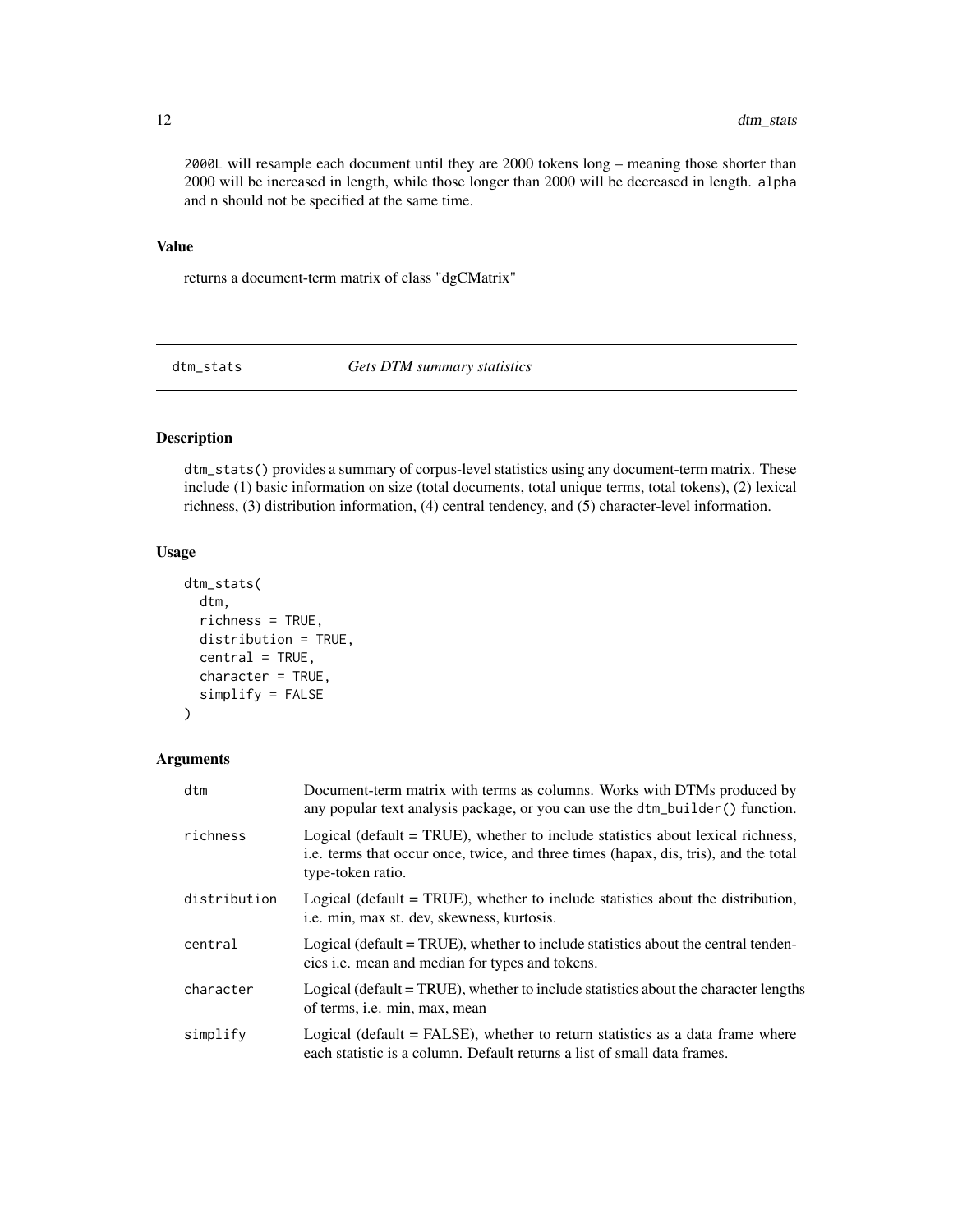#### <span id="page-12-0"></span>dtm\_stopper 13

#### Value

A list of one to five data frames with summary statistics (if simplify=FALSE), otherwise a single data frame where each statistic is a column.

#### Author(s)

Dustin Stoltz

dtm\_stopper *Removes terms from a DTM based on rules*

#### Description

dtm\_stopper will "stop" terms from the analysis by removing columns in a DTM based on stop rules. Rules include matching terms in a precompiled or custom list, terms meeting an upper or lower document frequency threshold, or terms meeting an upper or lower term frequency threshold.

#### Usage

```
dtm_stopper(
  dtm,
  stop_list = NULL,
  stop_termfreq = NULL,
  stop_termrank = NULL,
  stop_termprop = NULL,
  stop_docfreq = NULL,
  stop_docprop = NULL,
  stop_hapax = FALSE,
  stop\_null = FALSE,omit_empty = FALSE,
  ignore_case = TRUE
```

```
)
```
#### Arguments

| dtm           | Document-term matrix with terms as columns. Works with DTMs produced by<br>any popular text analysis package, or you can use the dtm_builder function. |
|---------------|--------------------------------------------------------------------------------------------------------------------------------------------------------|
| stop_list     | Vector of terms, from a precompiled stoplist or custom list such as $c$ ("never",<br>"gonna", "give").                                                 |
| stop_termfreq | Vector of two numbers indicating the lower and upper threshold for exclusion<br>(see details). Use Inf for max or min, respectively.                   |
| stop_termrank | Single integer indicating upper term rank threshold for exclusion (see details).                                                                       |
| stop_termprop | Vector of two numbers indicating the lower and upper threshold for exclusion<br>(see details). Use Inf for max or min, respectively.                   |
| stop_docfreq  | Vector of two numbers indicating the lower and upper threshold for exclusion<br>(see details). Use Inf for max or min, respectively.                   |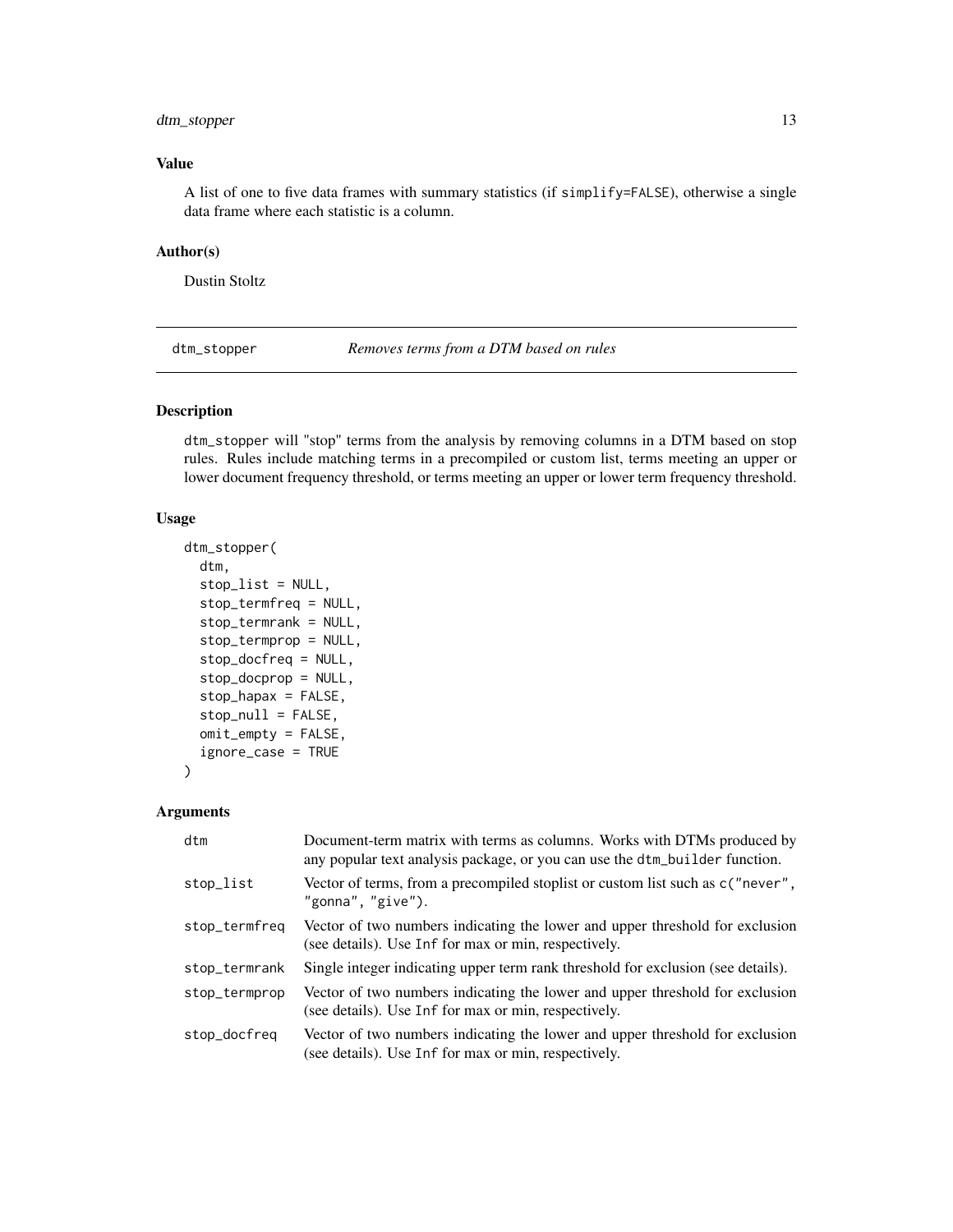<span id="page-13-0"></span>

| stop_docprop  | Vector of two numbers indicating the lower and upper threshold for exclusion<br>(see details). Use Inf for max or min, respectively. |
|---------------|--------------------------------------------------------------------------------------------------------------------------------------|
| stop_hapax    | Logical (default = FALSE) indicating whether to remove terms occurring one<br>time (or zero times), a.k.a. hapax legomena            |
| stop_null     | Logical (default = FALSE) indicating whether to remove terms that occur zero<br>times in the DTM.                                    |
| $omit$ _empty | Logical ( $default = FALSE$ ) indicating whether to omit rows that are empty after<br>stopping any terms.                            |
| ignore_case   | Logical (default = TRUE) indicating whether to ignore capitalization.                                                                |

#### Details

Stopping terms by removing their respective columns in the DTM is significantly more efficient than searching raw text with string matching and deletion rules. Behind the scenes, the function relies on the fastmatch package to quickly match/not-match terms.

The stop\_list arguments takes a list of terms which are matched and removed from the DTM. If ignore\_case = TRUE (the default) then word case will be ignored.

The stop\_termfreq argument provides rules based on a term's occurrences in the DTM as a whole – regardless of its within document frequency. If real numbers between 0 and 1 are provided then terms will be removed by corpus proportion. For example  $c(0.01, 0.99)$ , terms that are either below 1% of the total tokens or above 99% of the total tokens will be removed. If integers are provided then terms will be removed by total count. For example c(100, 9000), occurring less than 100 or more than 9000 times in the corpus will be removed. This also means that if  $c(0, 1)$  is provided, then the will only *keep* terms occurring once.

The stop\_termrank argument provides the upper threshold for a terms' rank in the corpus. For example, 5L will remove the five most frequent terms.

The stop\_docfreq argument provides rules based on a term's document frequency  $-$  i.e. the number of documents within which it occurs, regardless of how many times it occurs. If real numbers between 0 and 1 are provided then terms will be removed by corpus proportion. For example  $c(0.01, 0.99)$ , terms in more than 99% of all documents or terms that are in less than 1% of all documents. For example c(100, 9000), then words occurring in less than 100 documents or more than 9000 documents will be removed. This means that if  $c(\theta, 1)$  is provided, then the function will only *keep* terms occurring in exactly one document, and remove terms in more than one.

The stop\_hapax argument is a shortcut for removing terms occurring just one time in the corpus – called hapax legomena. Typically, a size-able portion of the corpus tends to be hapax terms, and removing them is a quick solution to reducing the dimensions of a DTM. The DTM must be frequency counts (not relative frequencies).

The stop\_null argument removes terms that do not occur at all. In other words, there is a column for the term, but the entire column is zero. This can occur for a variety of reasons, such as starting with a predefined vocabulary (e.g., using [dtm\\_builder'](#page-7-1)s vocab argument) or through some cleaning processes.

The omit\_empty argument will remove documents that are empty

#### Value

returns a document-term matrix of class "dgCMatrix"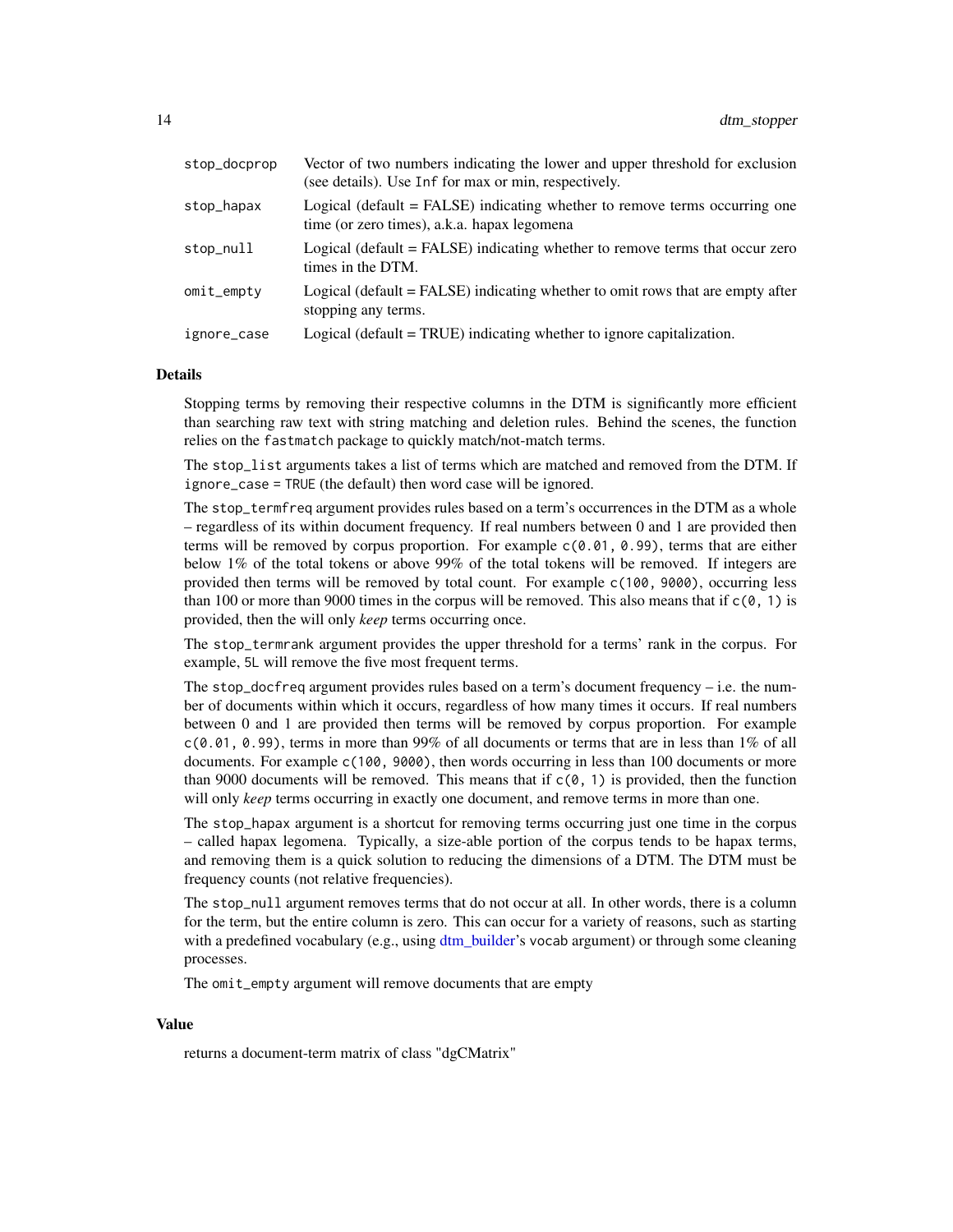#### dtm\_stopper 15

#### Author(s)

Dustin Stoltz

#### Examples

```
# create corpus and DTM
my.corpus <- data.frame(
  text = c("I hear babies crying I watch them grow",
    "They'll learn much more than I'll ever know",
    "And I think to myself",
    "What a wonderful world",
   "Yes I think to myself",
    "What a wonderful world"
  ),
 line_id = paste0("line", seq_len(6))
\lambda## some text preprocessing
my.corpus$clean_text <- tolower(gsub("'", "", my.corpus$text))
dtm <- dtm_builder(
 data = my.corpus,
 text = clean_text,
  doc_id = line_id
)
## example 1 with R 4.1 pipe
dtm_st <- dtm |>
  dtm_stopper(stop_list = c("world", "babies"))
## example 2 without pipe
dtm_st <- dtm_stopper(
  dtm,
  stop_list = c("world", "babies")
)
## example 3 precompiled stoplist
dtm_st <- dtm_stopper(
 dtm,
  stop_list = get_stoplist("snowball2014")
\lambda## example 4, stop top 2
dtm_st <- dtm_stopper(
 dtm,
  stop_termrank = 2L
)
## example 5, stop docfreq
```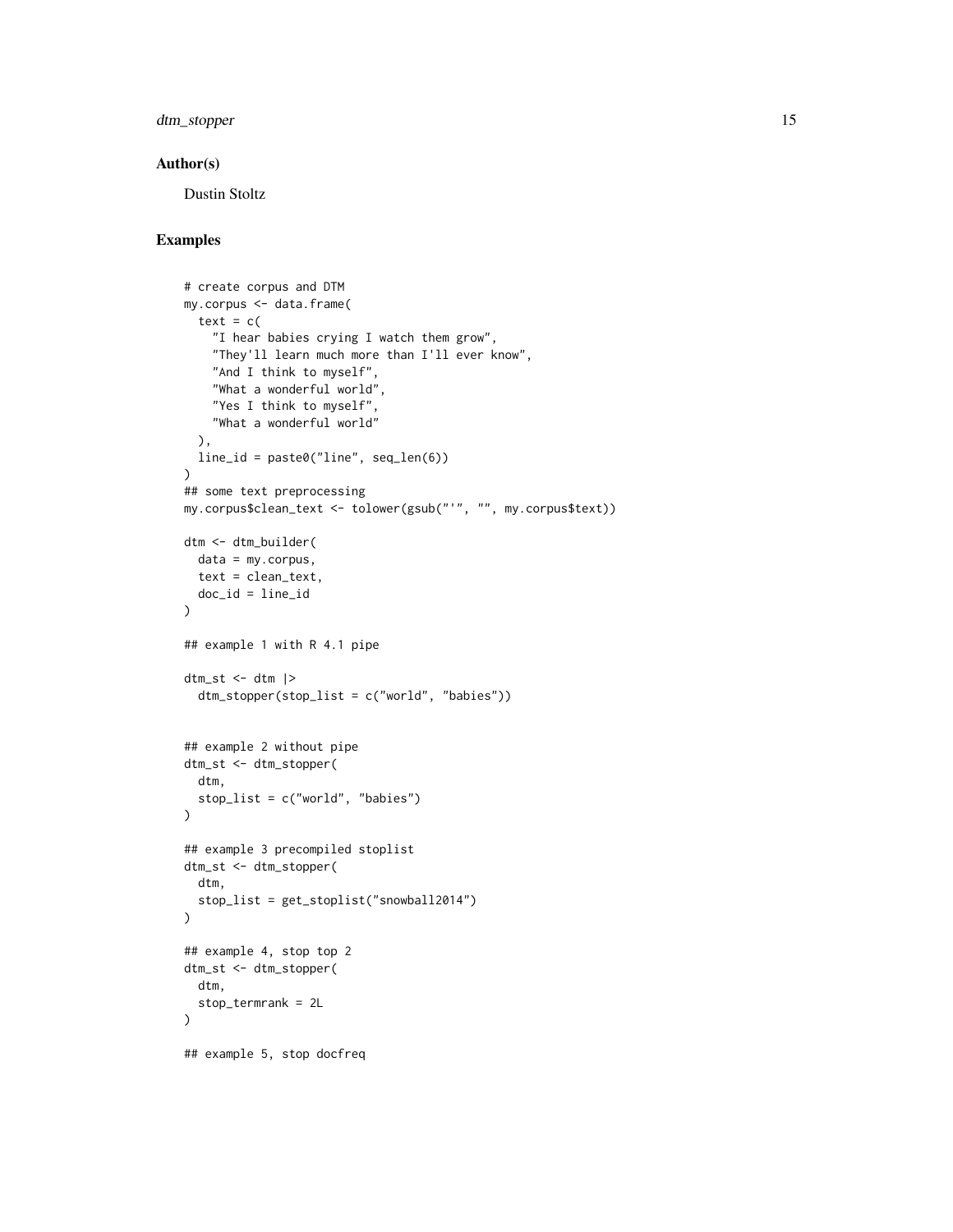```
dtm_st <- dtm_stopper(
  dtm,
  stop_docfreq = c(2, 5)\lambda
```
find\_projection *Find the 'projection matrix' to a semantic vector*

#### Description

"Project" each word in a word embedding matrix of  $D$  dimension along a vector of  $D$  dimensions, extracted from the same embedding space. The vector can be a single word, or a concept vector obtained from [get\\_centroid\(\)](#page-19-1), [get\\_direction\(\)](#page-20-1), or [get\\_regions\(\)](#page-22-1).

#### Usage

```
find_projection(wv, vec)
```
#### Arguments

| wv    | Matrix of word embedding vectors (a.k.a embedding model) with rows as words. |
|-------|------------------------------------------------------------------------------|
| - vec | Vector extracted from the embeddings                                         |

#### Details

All the vectors in the matrix  $A$  are projected onto the a vector,  $v$ , to find the projection matrix,  $P$ , defined as:

$$
P = \frac{A \cdot v}{v \cdot v} * v
$$

#### Value

A new word embedding matrix, each row of which is parallel to vector.

find\_rejection *Find the 'rejection matrix' from a semantic vector*

#### Description

"Reject" each word in a word embedding matrix of  $D$  dimension from a vector of  $D$  dimensions, extracted from the same embedding space. The vector can be a single word, or a concept vector obtained from [get\\_centroid\(\)](#page-19-1), [get\\_direction\(\)](#page-20-1), or [get\\_regions\(\)](#page-22-1).

#### Usage

find\_rejection(wv, vec)

<span id="page-15-0"></span>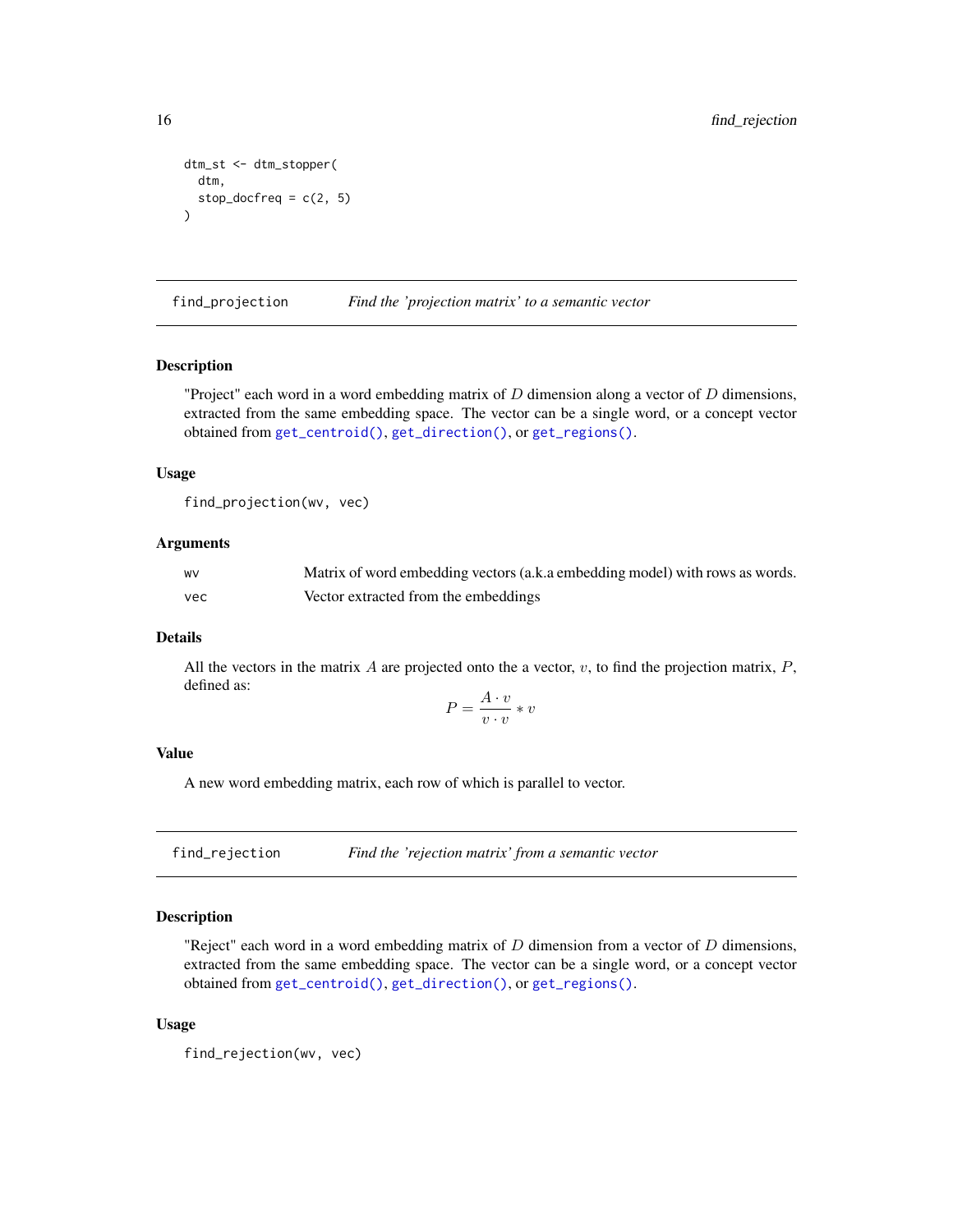#### <span id="page-16-0"></span>Arguments

| WV  | Matrix of word embedding vectors (a.k.a embedding model) with rows as words. |
|-----|------------------------------------------------------------------------------|
| vec | Vector extracted from the embeddings                                         |

#### Value

A new word embedding matrix, each row of which is rejected from vector.

find\_transformation *Find a specified matrix transformation*

#### Description

Given a matrix,  $B$ , of word embedding vectors (source) with terms as rows, this function finds a transformed matrix following a specified operation. These include: centering (i.e. translation) and normalization (i.e. scaling). In the first,  $B$  is centered by subtracting column means. In the second,  $B$  is normalized by the L2 norm. Both have been found to improve word embedding representations. The function also finds a transformed matrix that approximately aligns  $B$ , with another matrix,  $A$ , of word embedding vectors (reference), using Procrustes transformation (see details).

#### Usage

find\_transformation(wv, ref = NULL, method = c("align", "norm", "center"))

#### Arguments

| WV     | Matrix of word embedding vectors (a.k.a embedding model) with rows as terms<br>(the source matrix to be transformed).                          |
|--------|------------------------------------------------------------------------------------------------------------------------------------------------|
| ref    | If method = "align", this is the reference matrix toward which the source ma-<br>trix is to be aligned.                                        |
| method | Character vector indicating the method to use for the transformation. Current<br>methods include: "align", "norm", and "center" – see details. |

#### Details

Aligning a source matrix of word embedding vectors,  $B$ , to a reference matrix,  $A$ , has primarily been used as a post-processing step for embeddings trained on longitudinal corpora for diachronic analysis or for cross-lingual embeddings. Aligning preserves internal (cosine) distances, while orient the source embeddings to minimize the sum of squared distances (and is therefore a Least Squares problem). Alignment is accomplished with the following steps:

- translation: centering by column means
- scaling: scale (normalizes) by the L2 Norm
- rotation/reflection: rotates and a reflects to minimize sum of squared differences, using singular value decomposition

Alignment is asymmetrical, and only outputs the transformed source matrix, B. Therefore, it is typically recommended to align  $B$  to  $A$ , and then  $A$  to  $B$ . However, simplying centering and norming A after may be sufficient.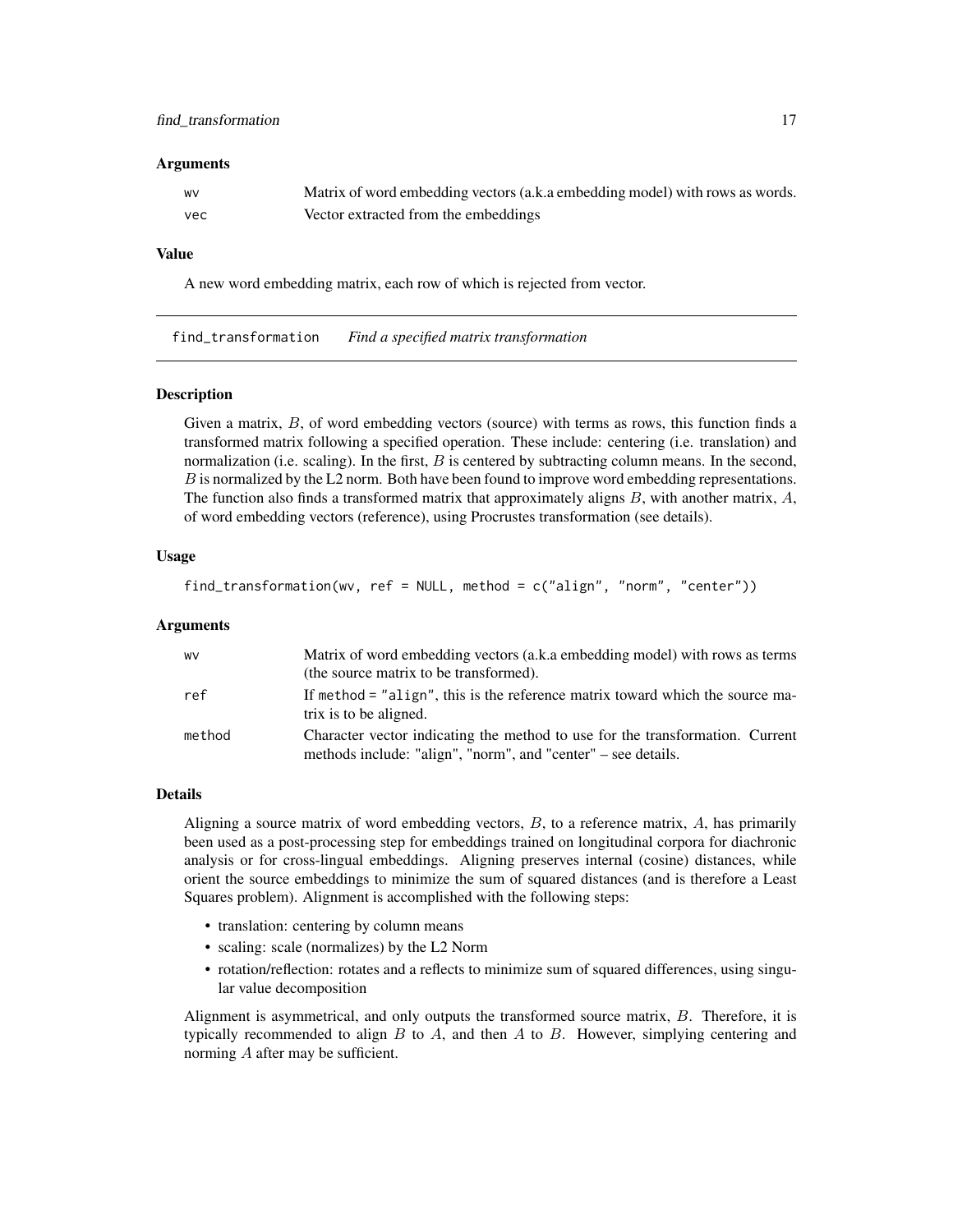<span id="page-17-0"></span>A new word embedding matrix, transformed using the specified method.

#### References

Mikel Artetxe, Gorka Labaka, and Eneko Agirre. (2018). 'A robust self-learning method for fully unsupervised cross-lingual mappings of word embeddings.' *In Proceedings of the 56th Annual Meeting of the Association for Computational Linguistics*. 789-798

Mikel Artetxe, Gorka Labaka, and Eneko Agirre. 2019. 'An effective approach to unsupervised machine translation.' *In Proceedings of the 57th Annual Meeting of the Association for Computational Linguistics*. 194-203

Hamilton, William L., Jure Leskovec, and Dan Jurafsky. (2018). 'Diachronic Word Embeddings Reveal Statistical Laws of Semantic Change.' <https://arxiv.org/abs/1605.09096v6>.

Lin, Zefeng, Xiaojun Wan, and Zongming Guo. (2019). 'Learning Diachronic Word Embeddings with Iterative Stable Information Alignment.' *Natural Language Processing and Chinese Computing*. 749-60. [doi:10.1007/9783030322335\\_58.](https://doi.org/10.1007/978-3-030-32233-5_58)

Schlechtweg et al. (2019). 'A Wind of Change: Detecting and Evaluating Lexical Semantic Change across Times and Domains.' <https://arxiv.org/abs/1906.02979v1>. Shoemark et a. (2019). 'Room to Glo: A Systematic Comparison of Semantic Change Detection Approaches with Word Embeddings.' *Proceedings of the 2019 Conference on Empirical Methods in Natural Language Processing*. 66-76. [doi:10.18653/v1/D191007](https://doi.org/10.18653/v1/D19-1007) Borg and Groenen. (1997). *Modern Multidimensional Scaling*. New York: Springer. 340-342

ft\_wv\_sample *Sample of fastText embeddings*

#### Description

These are a sample of the English fastText embeddings including 770 words matching those used in the jfk\_speech. These are intended to be used for example code.

#### Usage

ft\_wv\_sample

#### Format

A matrix of 770 rows and 300 columns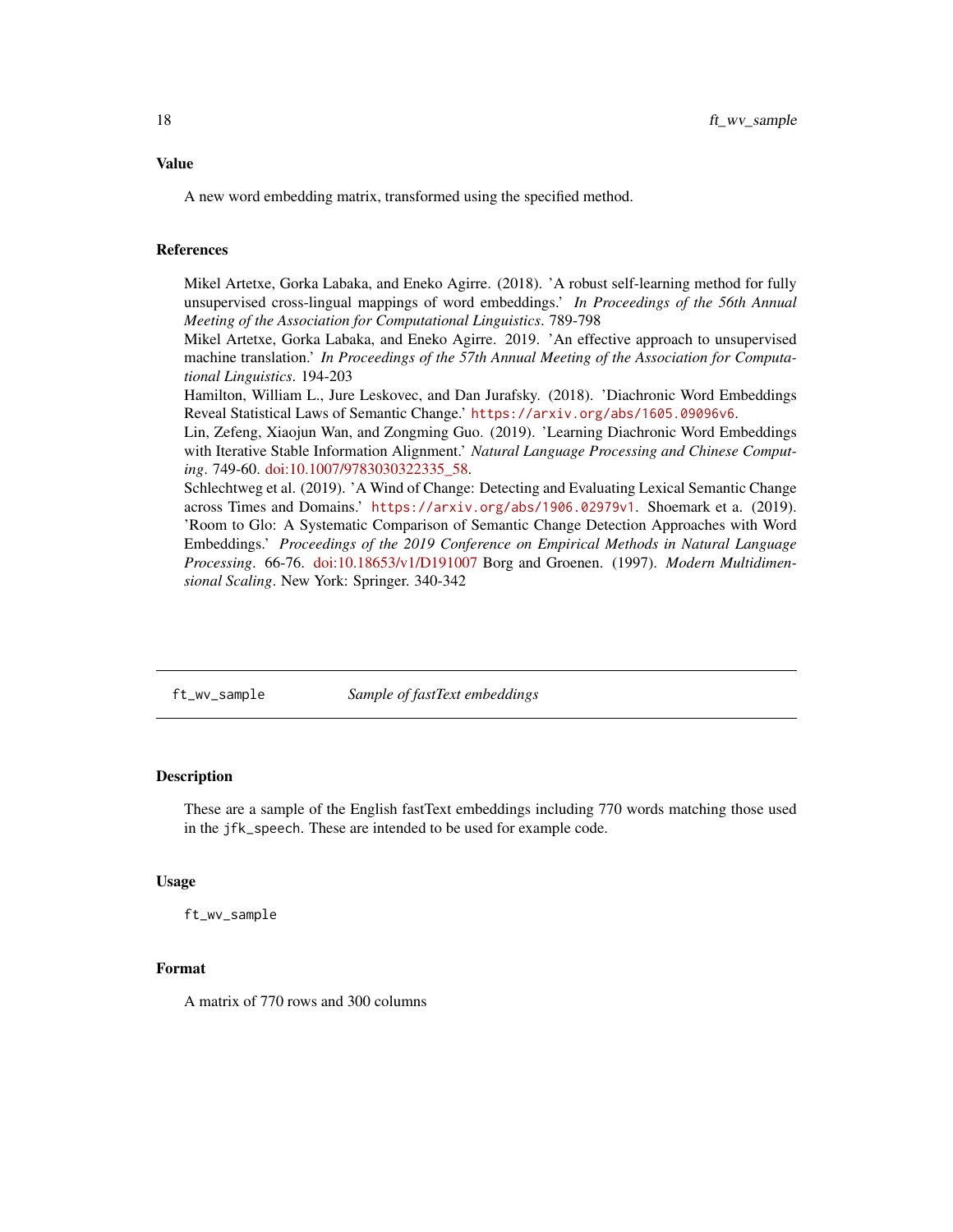#### <span id="page-18-1"></span><span id="page-18-0"></span>Description

Produces a data.frame of juxtaposed word pairs used to extract a semantic direction in word embeddings. Can be used as input to [get\\_direction\(\)](#page-20-1).

#### Usage

```
get_anchors(relation)
```
#### Arguments

| relation | String indicating a semantic relation, 26 relations are available in the dataset |
|----------|----------------------------------------------------------------------------------|
|          | (see details) but should be used as a starting point.                            |

#### Details

Sets of juxtaposed "anchor" pairs are adapted from published work and associated with a particular semantic relation. These should be used as a starting point, not as "ground truth."

Available relations include:

- activity
- affluence
- age
- attractiveness
- borders
- concreteness
- cultivation
- dominance
- education
- gender
- government
- purity
- safety
- sexuality
- skills
- status
- valence
- whiteness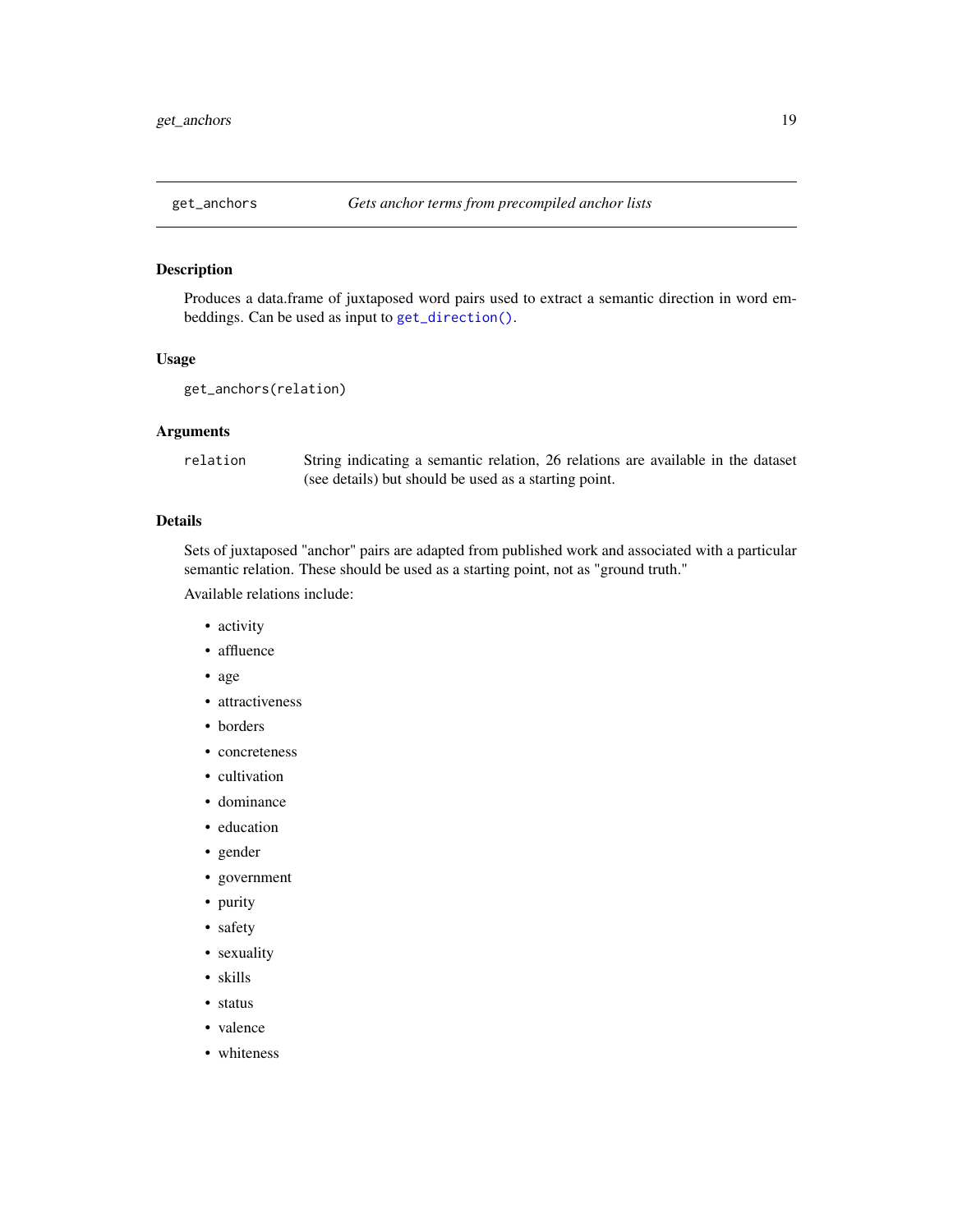#### Value

returns a tibble with two columns

#### Author(s)

Dustin Stoltz

#### Examples

gen <- get\_anchors(relation = "gender")

<span id="page-19-1"></span>get\_centroid *Word embedding semantic centroid extractor*

#### Description

The function outputs an averaged vector from a set of anchor terms' word vectors. This average is roughly equivalent to the intersection of the contexts in which each word is used. This semantic centroid can be used for a variety of ends, and specifically as input to [CMDist\(\)](#page-2-1). get\_centroid() requires a list of terms, string of terms, data.frame or matrix. In the latter two cases, the first column will be used. The vectors are aggregated using the simple average. Terms can be repeated, and are therefore "weighted" by their counts.

#### Usage

get\_centroid(anchors, wv, missing = "stop")

#### Arguments

| anchors | List of terms to be averaged                                                                                                                                                                                                                                                                       |
|---------|----------------------------------------------------------------------------------------------------------------------------------------------------------------------------------------------------------------------------------------------------------------------------------------------------|
| WV      | Matrix of word embedding vectors (a.k.a embedding model) with rows as words.                                                                                                                                                                                                                       |
| missing | what action to take if terms are not in embeddings. If action $=$ "stop" (default),<br>the function is stopped and an error messages states which terms are missing.<br>If action = "remove", missing terms or rows with missing terms are removed.<br>Missing terms will be printed as a message. |

#### Value

returns a one row matrix

#### Author(s)

Dustin Stoltz

<span id="page-19-0"></span>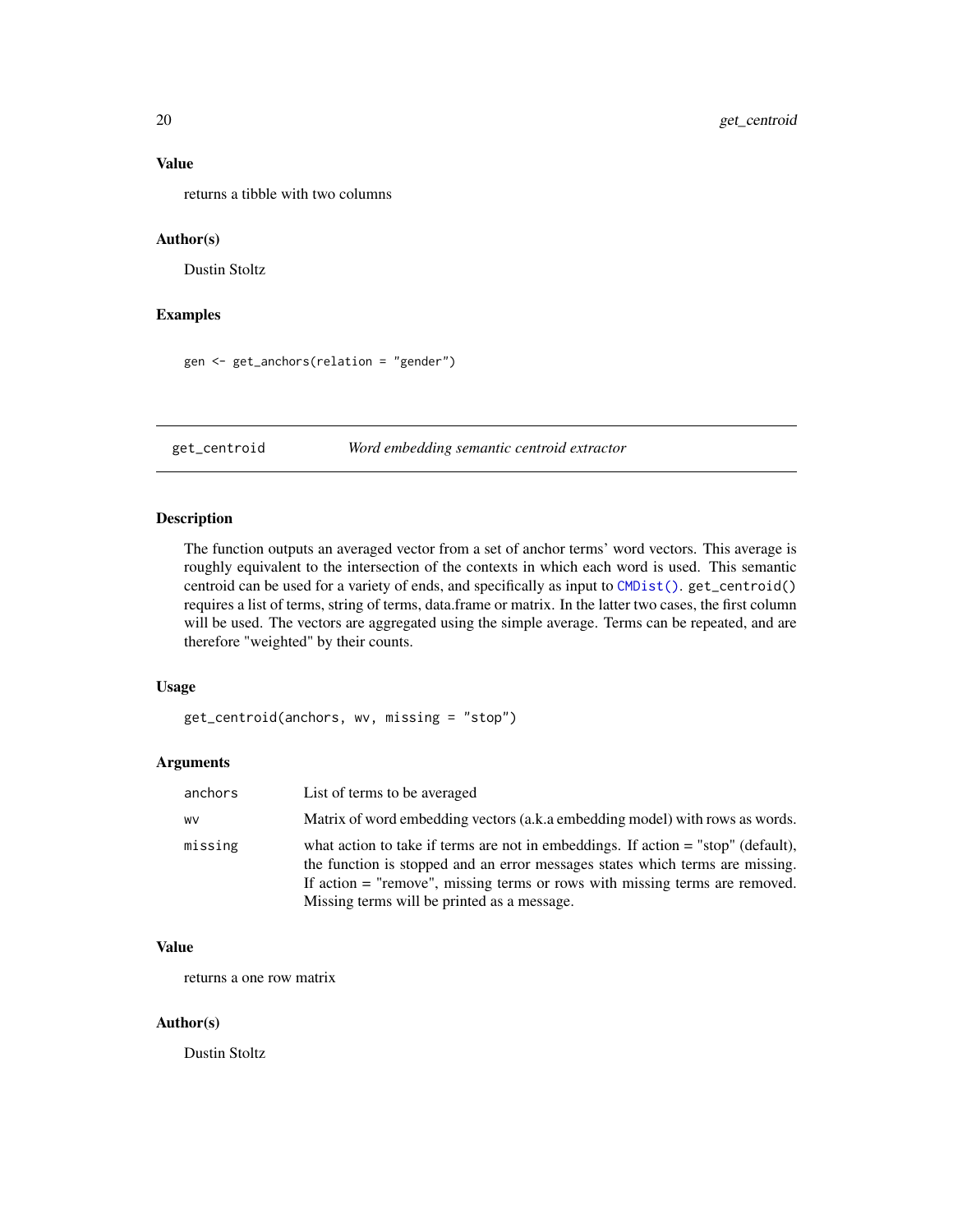#### <span id="page-20-0"></span>get\_direction 21

#### Examples

```
# load example word embeddings
data(ft_wv_sample)
space1 <- c("spacecraft", "rocket", "moon")
cen1 <- get_centroid(anchors = space1, wv = ft_wv_sample)
space2 <- c("spacecraft rocket moon")
cen2 <- get_centroid(anchors = space2, wv = ft_wv_sample)
identical(cen1, cen2)
```
<span id="page-20-1"></span>get\_direction *Word embedding semantic direction extractor*

#### Description

get\_direction() outputs a vector corresponding to one pole of a "semantic direction" built from sets of antonyms or juxtaposed terms. The output can be used as an input to [CMDist\(\)](#page-2-1) and [CoCA\(\)](#page-5-1).

#### Usage

```
get_direction(anchors, wv, method = "paired", missing = "stop", n_dirs = 1L)
```
#### Arguments

| anchors | Two column data frame of juxtaposed 'anchor' terms                                                                                                                                                                                                                                                   |
|---------|------------------------------------------------------------------------------------------------------------------------------------------------------------------------------------------------------------------------------------------------------------------------------------------------------|
| WV      | Matrix of word embedding vectors (a.k.a embedding model) with rows as terms.                                                                                                                                                                                                                         |
| method  | Indicates the method used to generate vector offset. Default is 'paired'. See<br>details.                                                                                                                                                                                                            |
| missing | what action to take if terms are not in embeddings. If action $=$ "stop" (default),<br>the function is stopped and an error messages states which terms are missing.<br>If action $=$ "remove", missing terms or rows with missing terms are removed.<br>Missing terms will be printed as a message. |
| n_dirs  | If method = "PCA", an integer indicating how many directions to return. Default<br>$= 1L$ , indicating a single, bipolar, direction.                                                                                                                                                                 |

#### Details

Semantic directions can be estimated in using a few methods:

• 'paired' (default): each individual term is subtracted from exactly one other paired term. there must be the same number of terms for each side of the direction (although one word may be used more than once).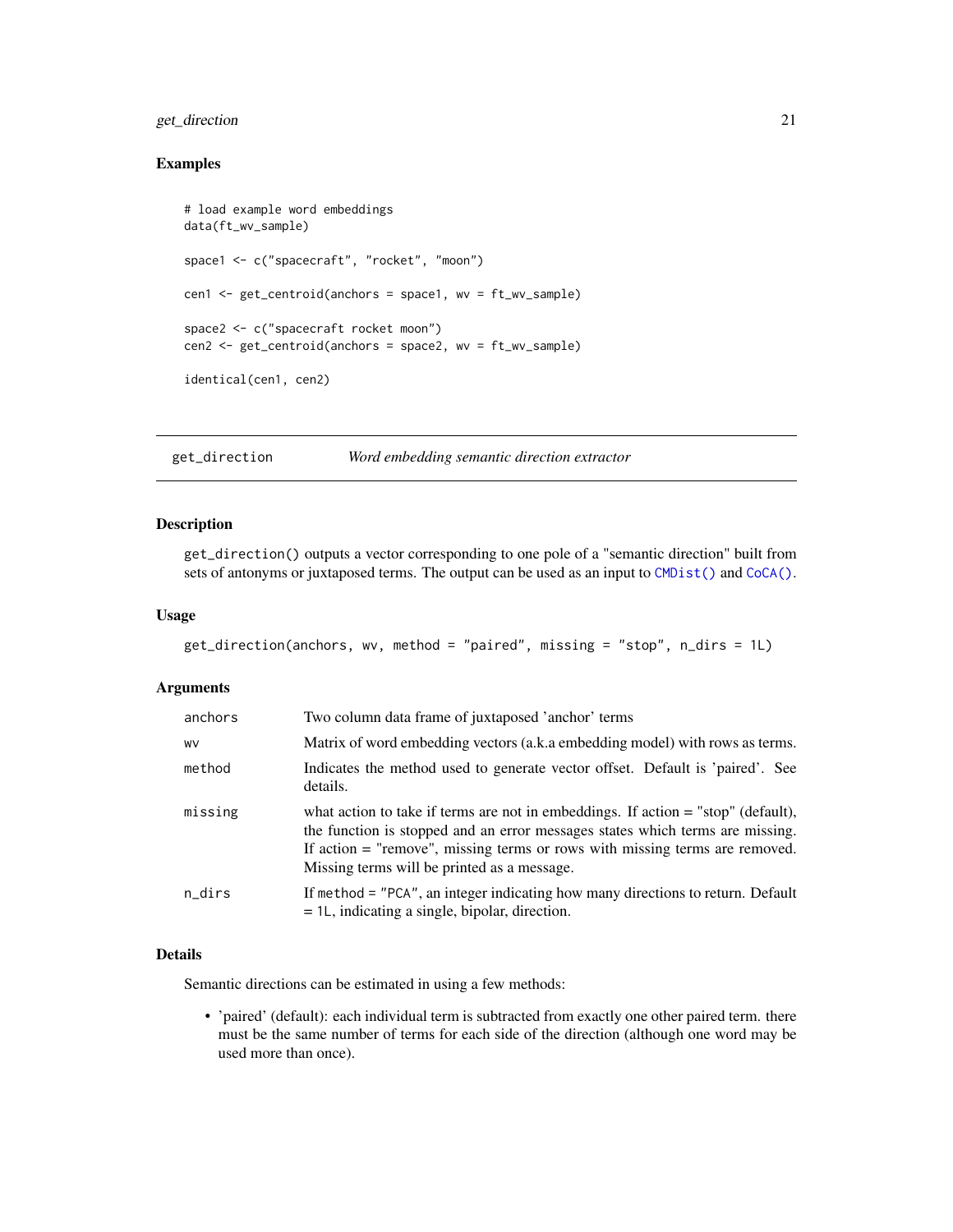- 'pooled': terms corresponding to one side of a direction are first averaged, and then these averaged vectors are subtracted. A different number of terms can be used for each side of the direction.
- 'L2': the vector is calculated the same as with 'pooled' but is then divided by the L2 'Euclidean' norm
- 'PCA': vector offsets are calculated for each pair of terms, as with 'paired', and if n\_dirs = 1L (the default) then the direction is the first principal component. Users can return more than one direction by increasing the n\_dirs parameter.

#### Value

returns a one row matrix

#### Author(s)

Dustin Stoltz

#### References

Bolukbasi, T., Chang, K. W., Zou, J., Saligrama, V., and Kalai, A. (2016). Quantifying and reducing stereotypes in word embeddings. arXiv preprint <https://arxiv.org/abs/1606.06121v1>.

Bolukbasi, Tolga, Kai-Wei Chang, James Zou, Venkatesh Saligrama, Adam Kalai (2016). 'Man Is to Computer Programmer as Woman Is to Homemaker? Debiasing Word Embeddings.' Proceedings of the 30th International Conference on Neural Information Processing Systems. 4356-4364. <https://dl.acm.org/doi/10.5555/3157382.3157584>.

Taylor, Marshall A., and Dustin S. Stoltz. (2020) 'Concept Class Analysis: A Method for Identifying Cultural Schemas in Texts.' *Sociological Science* 7:544-569. [doi:10.15195/v7.a23.](https://doi.org/10.15195/v7.a23)

Taylor, Marshall A., and Dustin S. Stoltz. (2020) 'Integrating semantic directions with concept mover's distance to measure binary concept engagement.' *Journal of Computational Social Science* 1-12. [doi:10.1007/s42001020000758.](https://doi.org/10.1007/s42001-020-00075-8)

Kozlowski, Austin C., Matt Taddy, and James A. Evans. (2019). 'The geometry of culture: Analyzing the meanings of class through word embeddings.' *American Sociological Review* 84(5):905- 949. [doi:10.1177/0003122419877135.](https://doi.org/10.1177/0003122419877135)

Arseniev-Koehler, Alina, and Jacob G. Foster. (2020). 'Machine learning as a model for cultural learning: Teaching an algorithm what it means to be fat.' arXiv preprint [https://arxiv.org/abs/](https://arxiv.org/abs/2003.12133v2) [2003.12133v2](https://arxiv.org/abs/2003.12133v2).

#### Examples

```
# load example word embeddings
data(ft_wv_sample)
# create anchor list
gen <- data.frame(
 add = c("woman"),
 subtract = c("man"))
```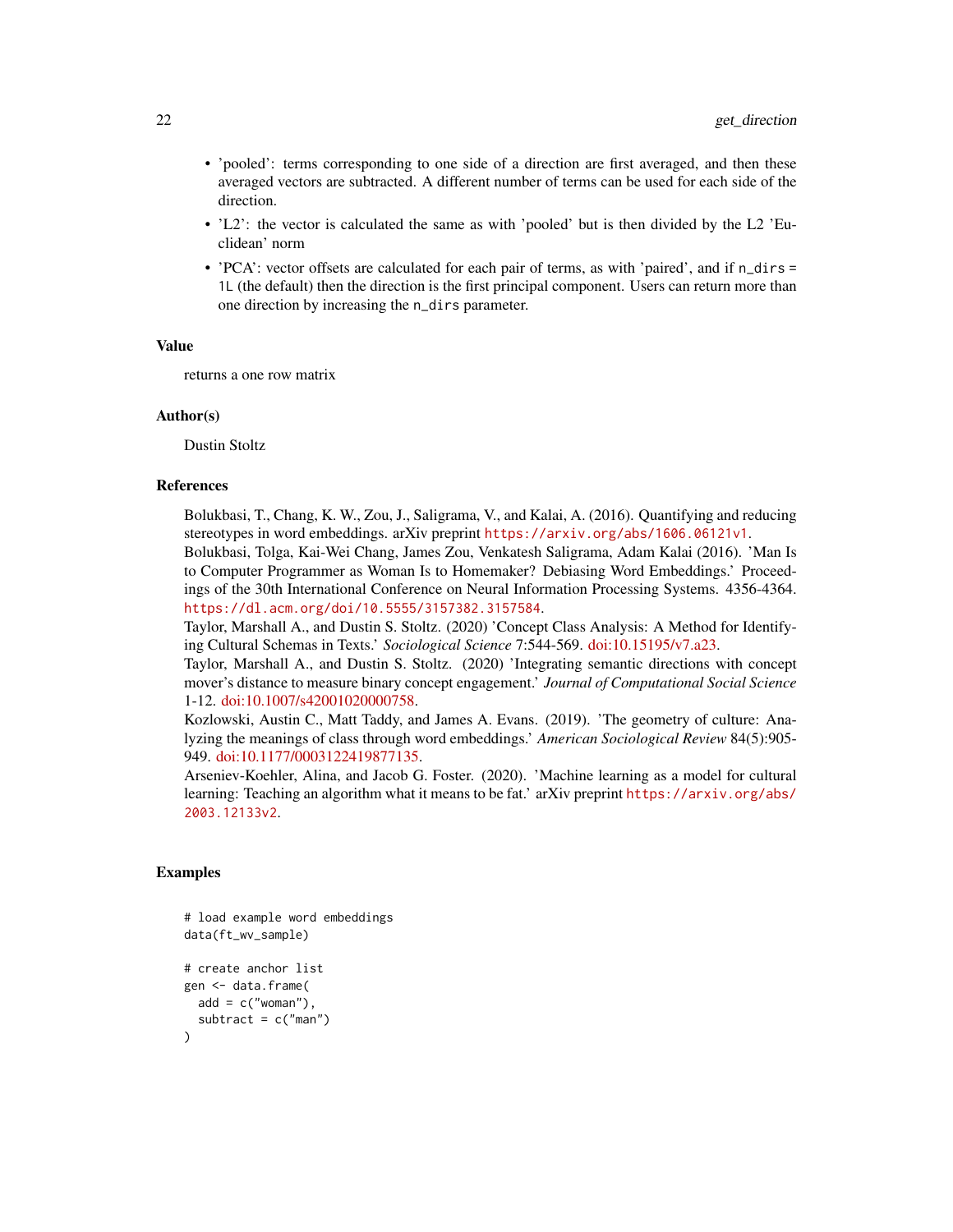#### <span id="page-22-0"></span>get\_regions 23

```
dir <- get_direction(anchors = gen, wv = ft_wv_sample)
dir <- get_direction(
  anchors = gen, w = ft_wv_sample,
  method = "PCA", n = 1L)
```
get\_regions *Word embedding semantic region extractor*

#### **Description**

Given a set of word embeddings of d dimensions and v vocabulary, [get\\_regions\(\)](#page-22-1) finds k semantic regions in  $d$  dimensions. This, in effect, learns latent topics from an embedding space (a.k.a. topic modeling), which are directly comparable to both terms (with cosine similarity) and docu-ments (with Concept Mover's distance using [CMDist\(\)](#page-2-1)).

#### Usage

get\_regions(wv, k\_regions = 5L, max\_iter = 20L, seed = 0)

#### Arguments

| WV        | Matrix of word embedding vectors (a.k.a embedding model) with rows as words.   |
|-----------|--------------------------------------------------------------------------------|
| k_regions | Integer indicating the k number of regions to return                           |
| max_iter  | Integer indicating the maximum number of iterations before k-means terminates. |
| seed      | Integer indicating a random seed. Default is 0, which calls 'std::time(NULL)'. |

#### Details

To group words into more encompassing "semantic regions" we use k-means clustering. We choose  $k$ -means primarily for it's ubiquity and the wide range of available diagnostic tools for  $k$ -means cluster.

A word embedding matrix of d dimensions and v vocabulary is "clustered" into k semantic regions which have  $d$  dimensions. Each region is represented by a single point defined by the  $d$  dimensional vector. The process discretely assigns all word vectors are assigned to a given region so as to minimize some error function, however as the resulting regions are in the same dimensions as the word embeddings, we can measure each terms similarity to each region. This, in effect, is a mixed membership topic model similar to topic modeling by Latent Dirichlet Allocation.

We use the KMeans\_arma function from the ClusterR package which uses the Armadillo library.

#### Value

returns a matrix of class "dgCMatrix" with k rows and d dimensions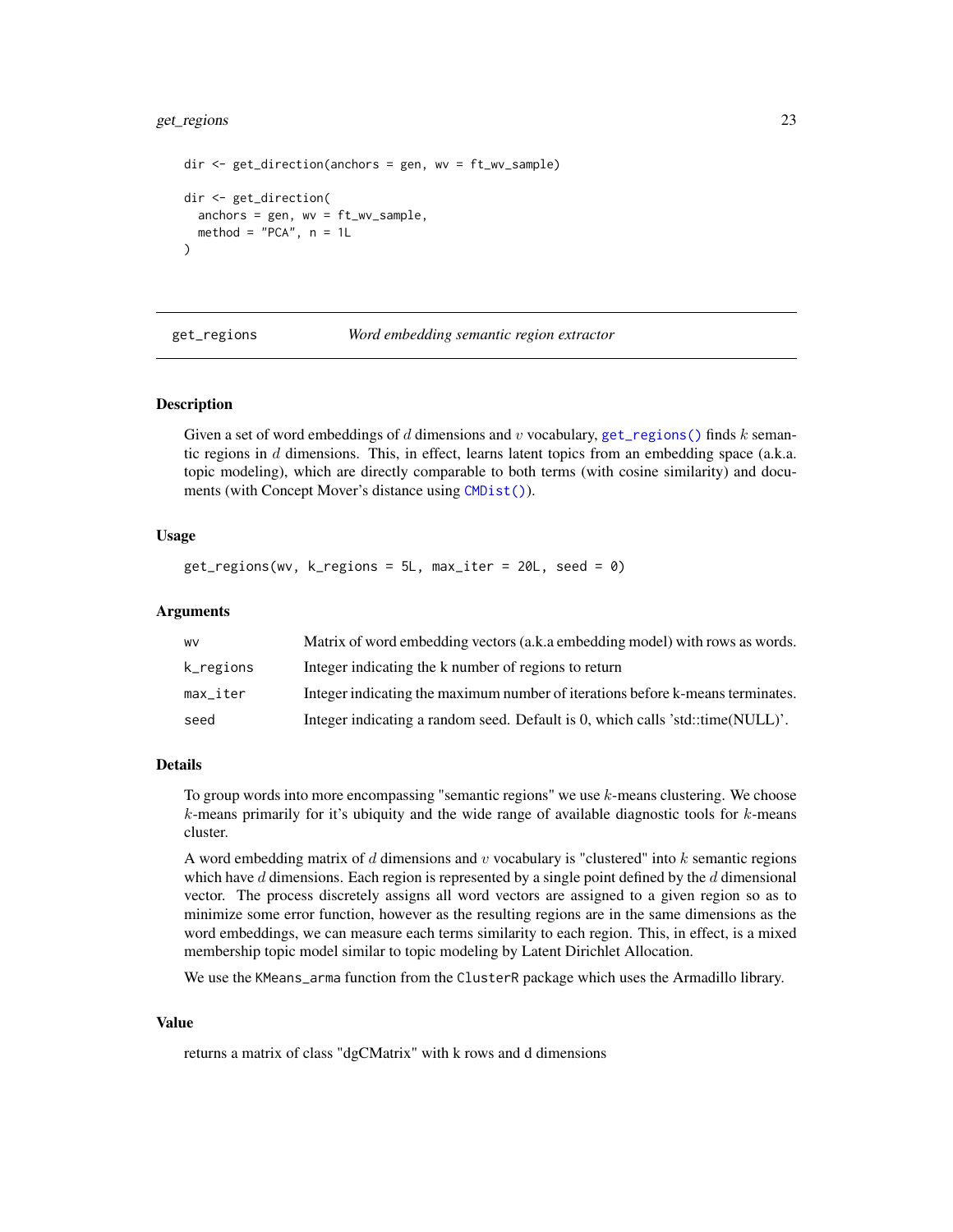#### <span id="page-23-0"></span>Author(s)

Dustin Stoltz

#### References

Butnaru, Andrei M., and Radu Tudor Ionescu. (2017) 'From image to text classification: A novel approach based on clustering word embeddings.' *Procedia computer science*. 112:1783-1792. [doi:10.1016/j.procs.2017.08.211.](https://doi.org/10.1016/j.procs.2017.08.211)

Zhang, Yi, Jie Lu, Feng Liu, Qian Liu, Alan Porter, Hongshu Chen, and Guangquan Zhang. (2018). 'Does Deep Learning Help Topic Extraction? A Kernel K-Means Clustering Method with Word Embedding.' *Journal of Informetrics*. 12(4):1099-1117. [doi:10.1016/j.joi.2018.09.004.](https://doi.org/10.1016/j.joi.2018.09.004)

Arseniev-Koehler, Alina and Cochran, Susan D and Mays, Vickie M and Chang, Kai-Wei and Foster, Jacob Gates (2021) 'Integrating topic modeling and word embedding to characterize violent deaths' [doi:10.31235/osf.io/nkyaq](https://doi.org/10.31235/osf.io/nkyaq)

#### Examples

```
# load example word embeddings
data(ft_wv_sample)
my.regions <- get_regions(
 wv = ft_wv_sample,
 k_regions = 10L,
 max\_iter = 10L,
 seed = 01984
)
```
<span id="page-23-1"></span>get\_stoplist *Gets stoplist from precompiled lists*

#### Description

Provides access to 8 precompiled stoplists, including the most commonly used stoplist from the Snowball stemming package ("snowball2014"), text2map's tiny stoplist ("tiny2020"), a few historically important stop lists. This aims to be a transparent and well-document collection of stoplists. Only includes English language stoplists at the moment.

#### Usage

```
get_stoplist(source = "tiny2020", language = "en", tidy = FALSE)
```
#### Arguments

| source   | Character indicating source, default $=$ "tiny2020"                                                                      |
|----------|--------------------------------------------------------------------------------------------------------------------------|
| language | Character (default = "en") indicating language of stopwords by ISO $639-1$ code,<br>currently only English is supported. |
| tidy     | $logical (default = FALSE)$ , returns a tibble                                                                           |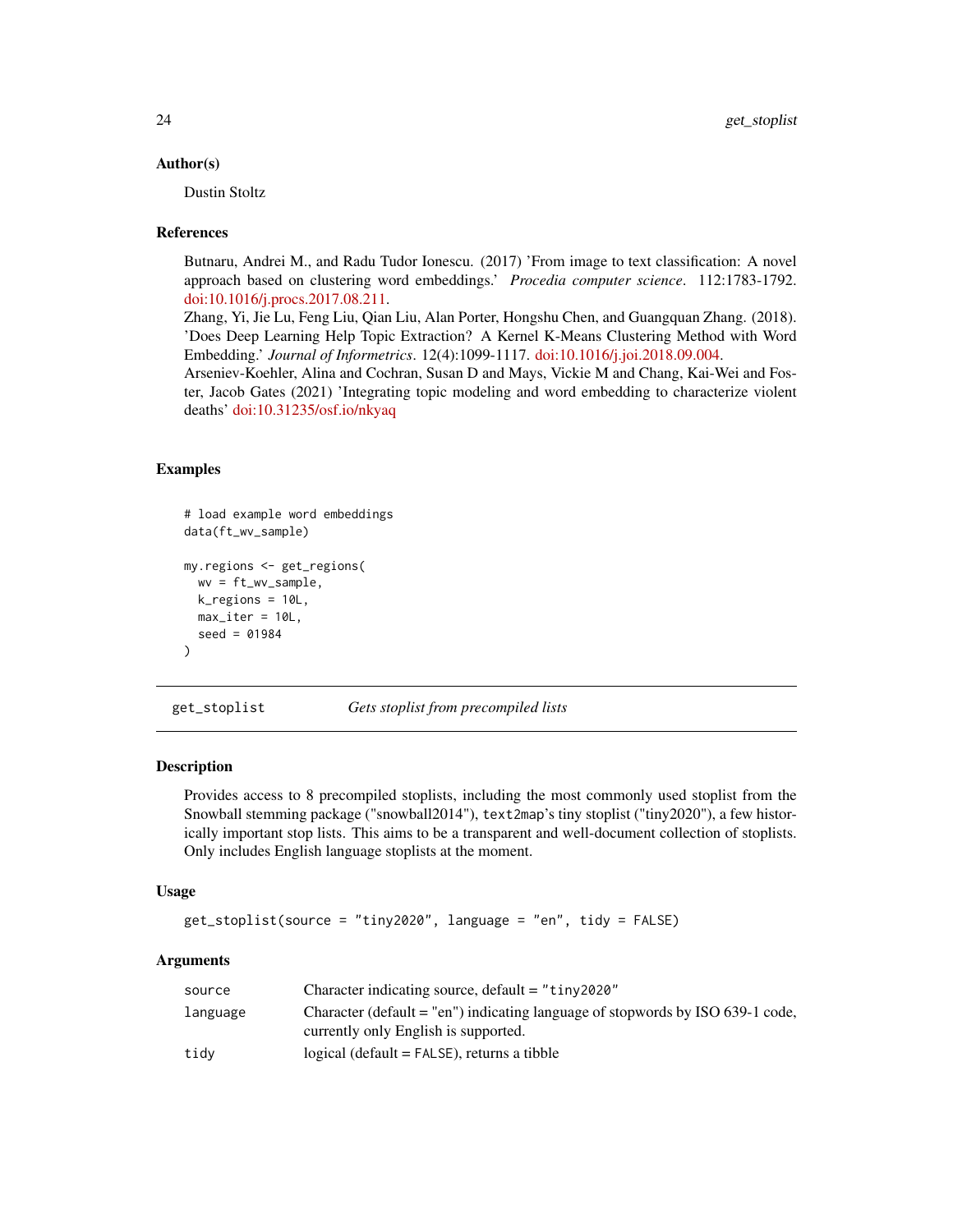#### <span id="page-24-0"></span>jfk\_speech 25

#### Details

There is no such thing as a *stopword*! But, there are tons of precompiled lists of words that someone thinks we should remove from our texts. (See for example: https://github.com/igorbrigadir/stopwords) One of the first stoplists is from C.J. van Rijsbergen's "Information retrieval: theory and practice" (1979) and includes 250 words. text2map's very own stoplist tiny2020 is a lean 34 words.

Below are stoplists available with [get\\_stoplist:](#page-23-1)

- "tiny2020": Tiny (2020) list of 33 words (Default)
- "snowball2001": Snowball stemming package's (2001) list of 127 words
- "snowball2014": Updated Snowball (2014) list of 175 words
- "van1979": C. J. van Rijsbergen's (1979) list of 250 words
- "fox1990": Christopher Fox's (1990) list of 421 words
- "smart1993": Original SMART (1993) list of 570 words
- "onix2000": ONIX (2000) list of 196 words
- "nltk2001": Python's NLTK (2009) list of 179 words

The Snowball (2014) stoplist is likely the most commonly, it is the default in the stopwords package, which is used by quanteda, tidytext and tokenizers packages, followed closely by the Smart (1993) stoplist, the default in the tm package. The word counts for SMART (1993) and ONIX (2000) are slightly different than in other places because of duplicate words.

#### Value

Character vector of words to be stopped, if tidy  $=$  TRUE, a tibble is returned

#### Author(s)

Dustin Stoltz

jfk\_speech *Full Text of JFK's Rice Speech*

#### **Description**

This is a data frame for the text of JFK's Rice Speech "We choose to go to the moon." Each row is a 10 word string of the speech – roughly a sentence. This is intended to be used for example code.

#### Usage

jfk\_speech

#### Format

A data frame with 2 columns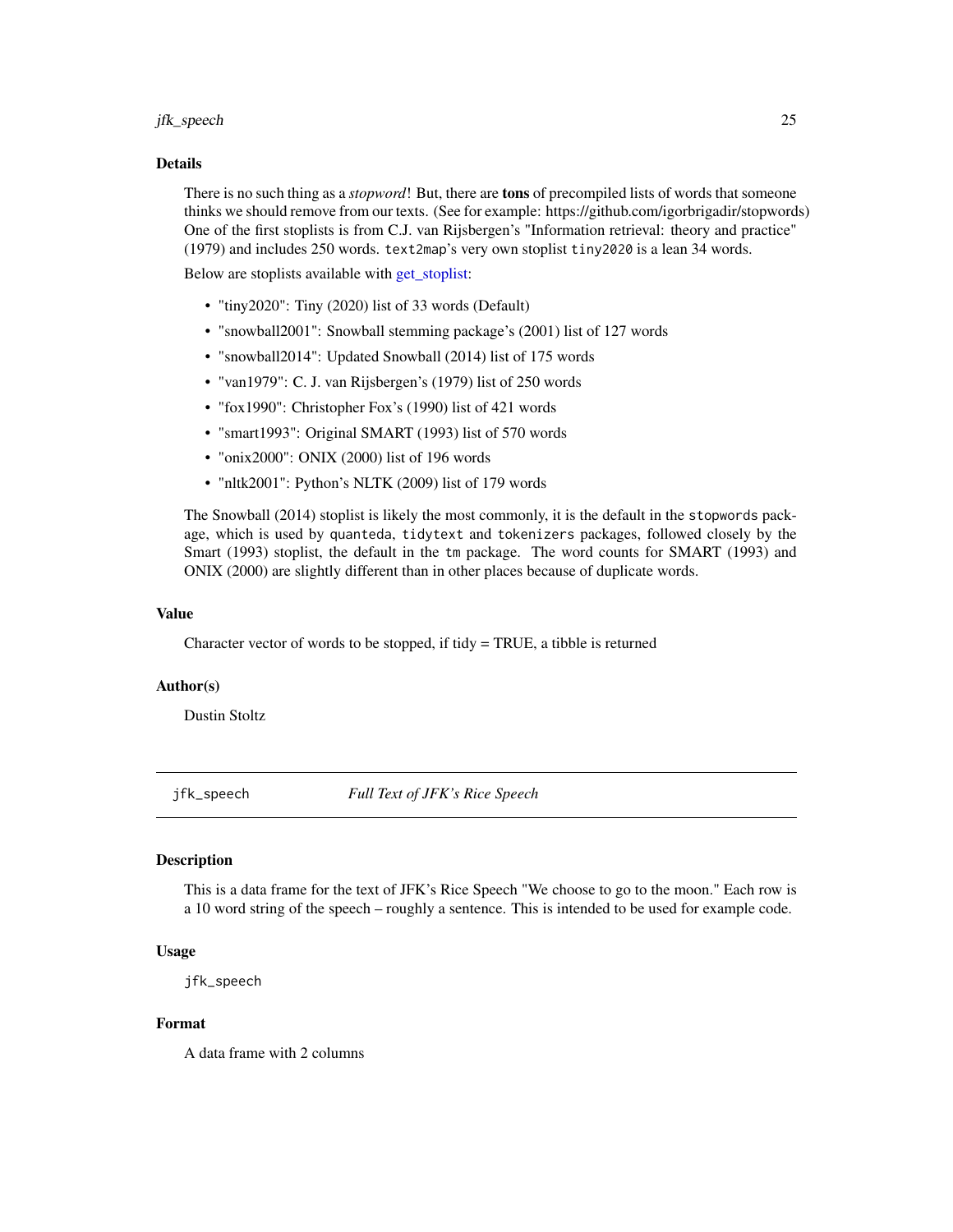#### <span id="page-25-0"></span>Variables

Variables:

- sentence\_id. Order and unique ID for the sentence
- sentence. The text of a sentence

meta\_shakespeare *Metadata for Shakespeare's First Folio*

#### Description

Metadata related to Shakespeare's First Folio including the IDs to download the plays from Project Gutenberg, and a count of the number of deaths in each play (body count).

#### Usage

meta\_shakespeare

#### Format

A matrix of 37 rows and 8 columns

#### Variables

Variables:

- short\_title.
- gutenberg\_title.
- gutenberg\_id.
- genre.
- year.
- body\_count.
- boas\_problem\_plays.
- death.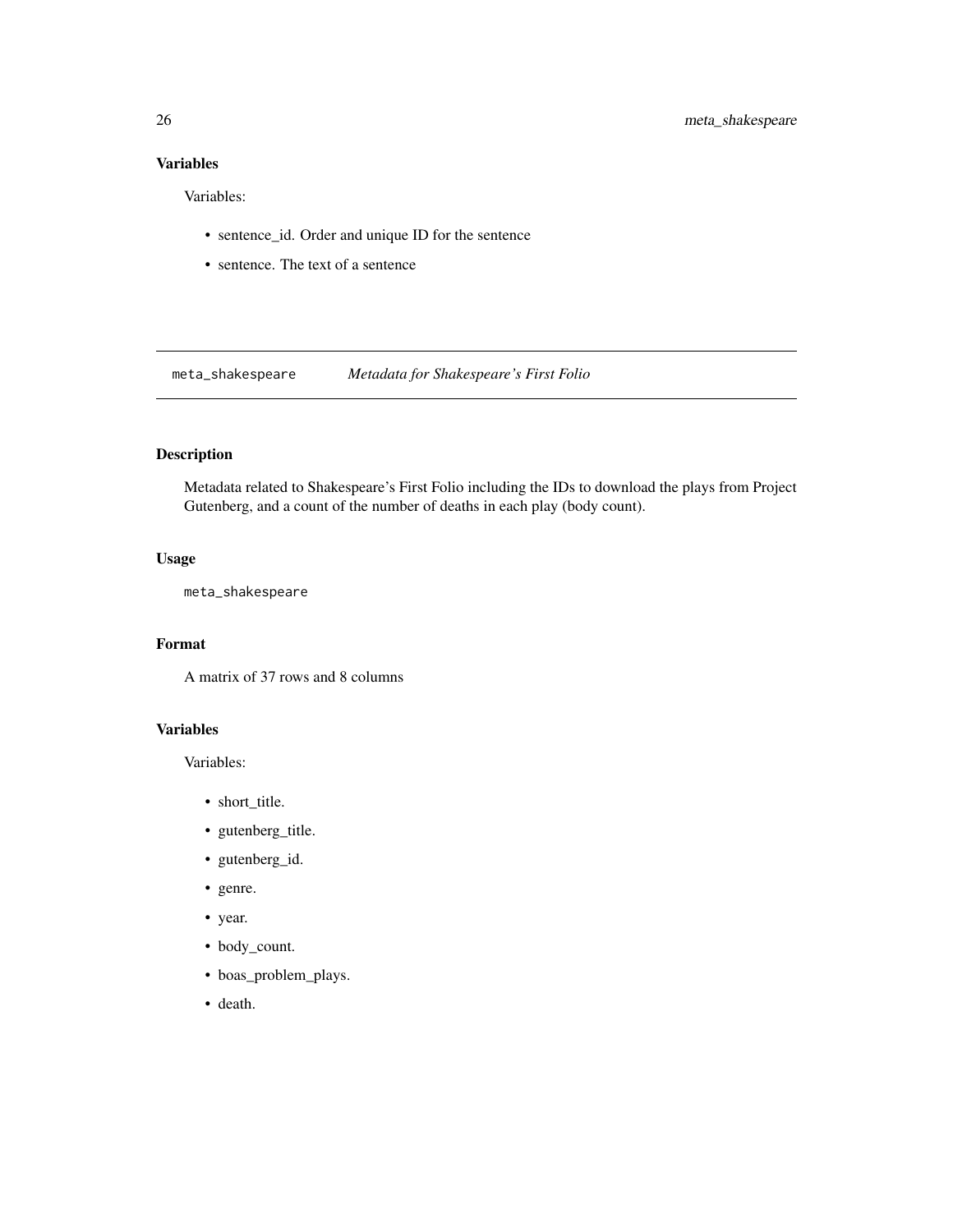<span id="page-26-0"></span>plot.CoCA *Plot CoCA*

## Description

Plot CoCA

#### Usage

```
## S3 method for class 'CoCA'
plot(
  x,
  module = NULL,
  cutoff = 0.05,
  repulse = 1.86,
  min = 0.15,
  max = 1,
  main = NULL,
  ...
)
```
#### Arguments

| $\mathsf{x}$ | CoCA object returned by CoCA()                                                 |
|--------------|--------------------------------------------------------------------------------|
| module       | index for which module to plot $(default = NULL)$                              |
| cutoff       | minimum absolute value of correlations to plot                                 |
| repulse      | repulse radius in the spring layout                                            |
| min          | edges with absolute weights under this value are not shown (default $= 0.15$ ) |
| max          | highest weight to scale the edge widths too (default $= 1$ )                   |
| main         | title for plot (default $=$ NULL)                                              |
| .            | Arguments to be passed to methods                                              |

### Value

returns qgraph object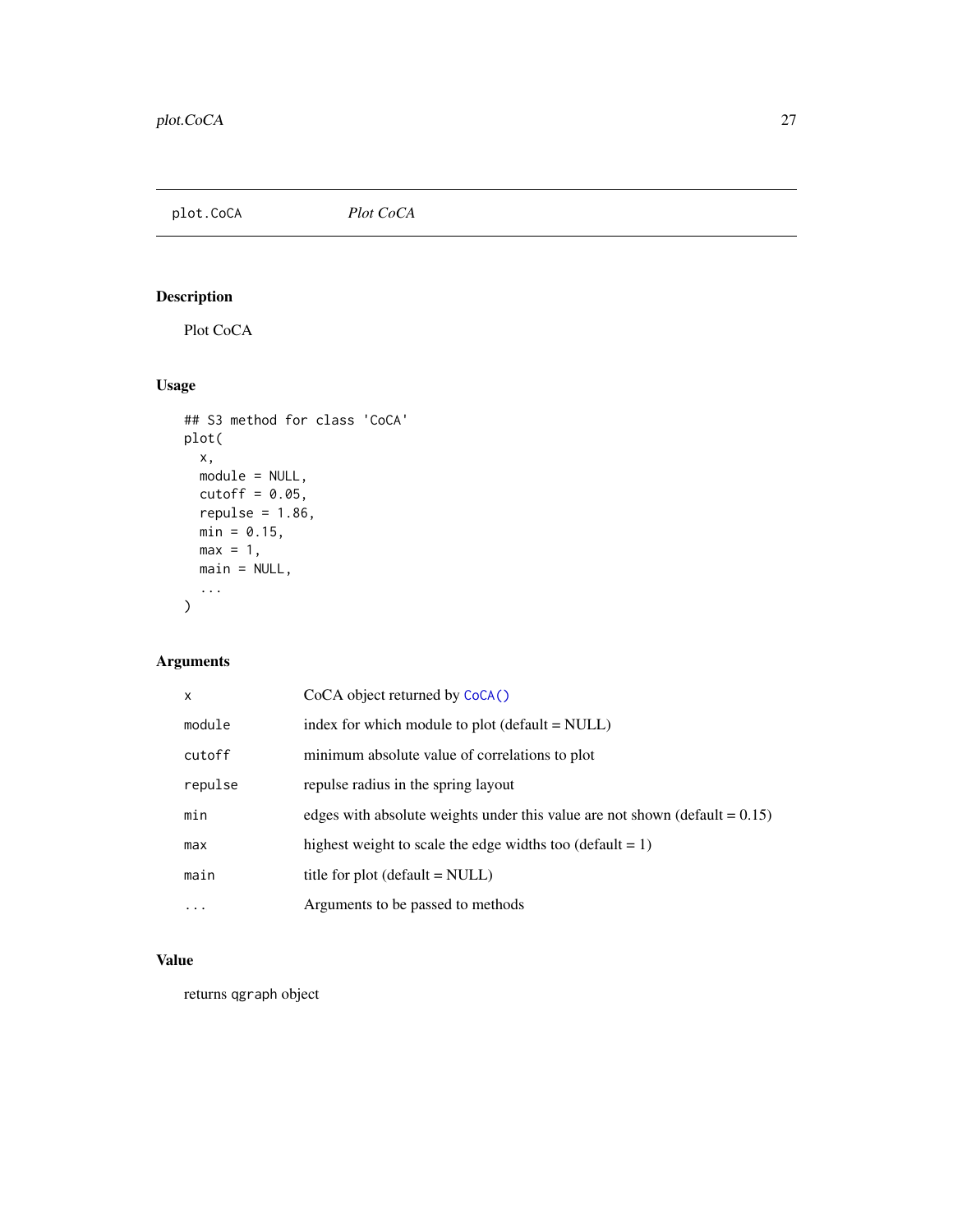<span id="page-27-0"></span>

#### Description

Prints CoCA class information

#### Usage

## S3 method for class 'CoCA'  $print(x, \ldots)$ 

#### Arguments

| X        | CoCA object returned by CoCA()    |
|----------|-----------------------------------|
| $\cdots$ | Arguments to be passed to methods |

#### Value

prints a message indicating the classes and sizes

seq\_builder *Represent Documents as Token-Integer Sequences*

#### Description

First, each token in the vocabulary is mapped to an integer in a lookup dictionary. Next, documents are converted to sequences of integers where each integer is an index of the token from the dictionary.

#### Usage

```
seq_builder(
 data,
  text,
 doc_id = NULL,vocab = NULL,maxlen = NULL,
 matrix = TRUE)
```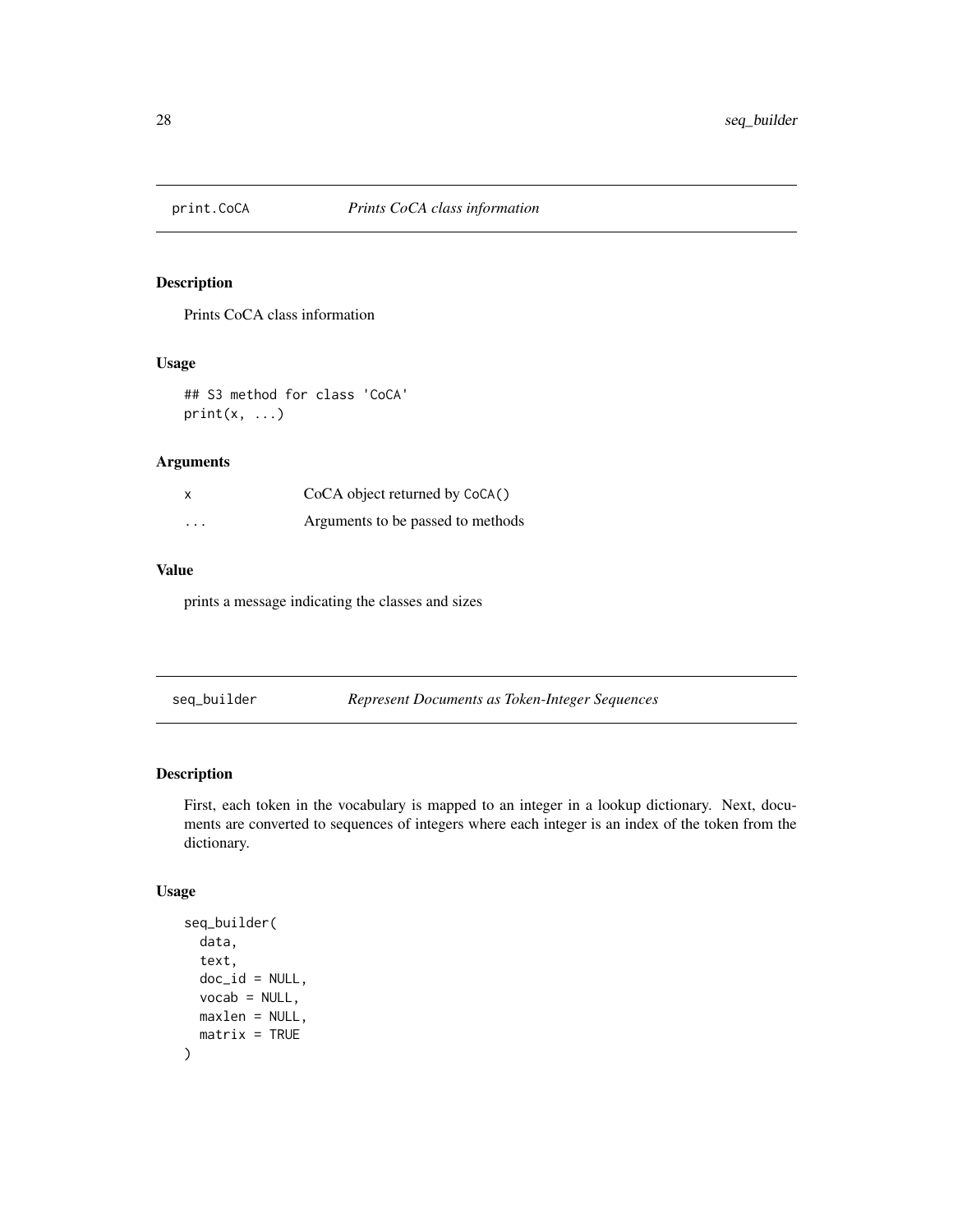#### <span id="page-28-0"></span>stoplists 29

#### Arguments

| data   | Data frame with column of texts and column of document ids                                                                                                                                   |
|--------|----------------------------------------------------------------------------------------------------------------------------------------------------------------------------------------------|
| text   | Name of the column with documents' text                                                                                                                                                      |
| doc_id | Name of the column with documents' unique ids.                                                                                                                                               |
| vocab  | Default is NULL, if a list of terms is provided, the function will return a DTM<br>with terms restricted to this vocabulary. Columns will also be in the same order<br>as the list of terms. |
| maxlen | Integer indicating the maximum document length. If NULL (default), the length<br>of the longest document is used.                                                                            |
| matrix | Logical, TRUE (default) returns a matrix, FALSE a list                                                                                                                                       |

#### Details

Function will return a matrix of integer sequences by default. The columns will be the length of the longest document or maxlen, with shorter documents padded with zeros. The dictionary will be an attribute of the matrix accessed with attr(seq)\$dic. If matrix = FALSE, the function will return a list of integer sequences. The vocabulary will either be each unique token in the corpus, or a the list of words provided to the vocab argument. This kind of text representation is used in [tensorflow](https://www.tensorflow.org/api_docs/python/tf/keras/preprocessing/text/Tokenizer) and [keras.](https://keras.rstudio.com/reference/texts_to_sequences.html)

#### Value

returns a matrix or list

#### Author(s)

Dustin Stoltz

stoplists *A dataset of stoplists*

#### Description

A dataset containing eight English stoplist. Is used with the [get\\_stoplist\(\)](#page-23-1) function.

#### Usage

```
stoplists
```
#### Format

A data frame with 1775 rows and 2 variables.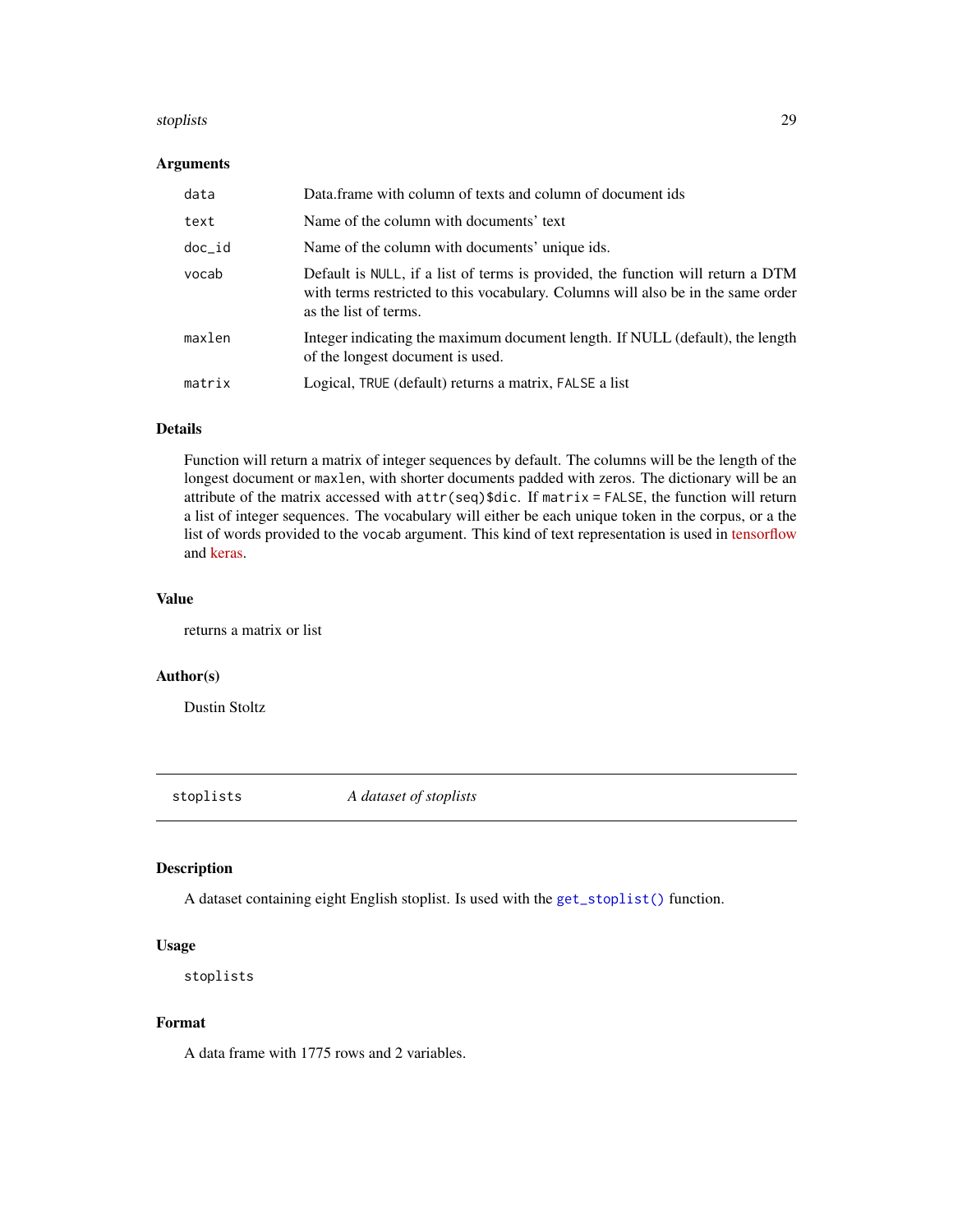#### <span id="page-29-0"></span>Details

The stoplists include:

- "tiny2020": Tiny (2020) list of 33 words (Default)
- "snowball2001": Snowball (2001) list of 127 words
- "snowball2014": Updated Snowball (2014) list of 175 words
- "van1979": van Rijsbergen's (1979) list of 250 words
- "fox1990": Christopher Fox's (1990) list of 421 words
- "smart1993": Original SMART (1993) list of 570 words
- "onix2000": ONIX (2000) list of 196 words
- "nltk2001": Python's NLTK (2009) list of 179 words

Tiny 2020, is a very small stop list of the most frequent English conjunctions, articles, prepositions, and demonstratives  $(N=17)$ . Also includes the 8 forms of the copular verb "to be" and the 8 most frequent personal (singular and plural) pronouns (minus gendered and possessive pronouns).

No contractions are included.

#### Variables

Variables:

- words. words to be stopped
- source. source of the list

tiny\_gender\_tagger *A very tiny "gender" tagger*

#### Description

Provides a small dictionary which matches common English pronouns and nouns to conventional gender categories ("masculine" or "feminine"). There are 20 words in each category.

#### Usage

tiny\_gender\_tagger()

#### Value

returns a tibble with two columns

#### Author(s)

Dustin Stoltz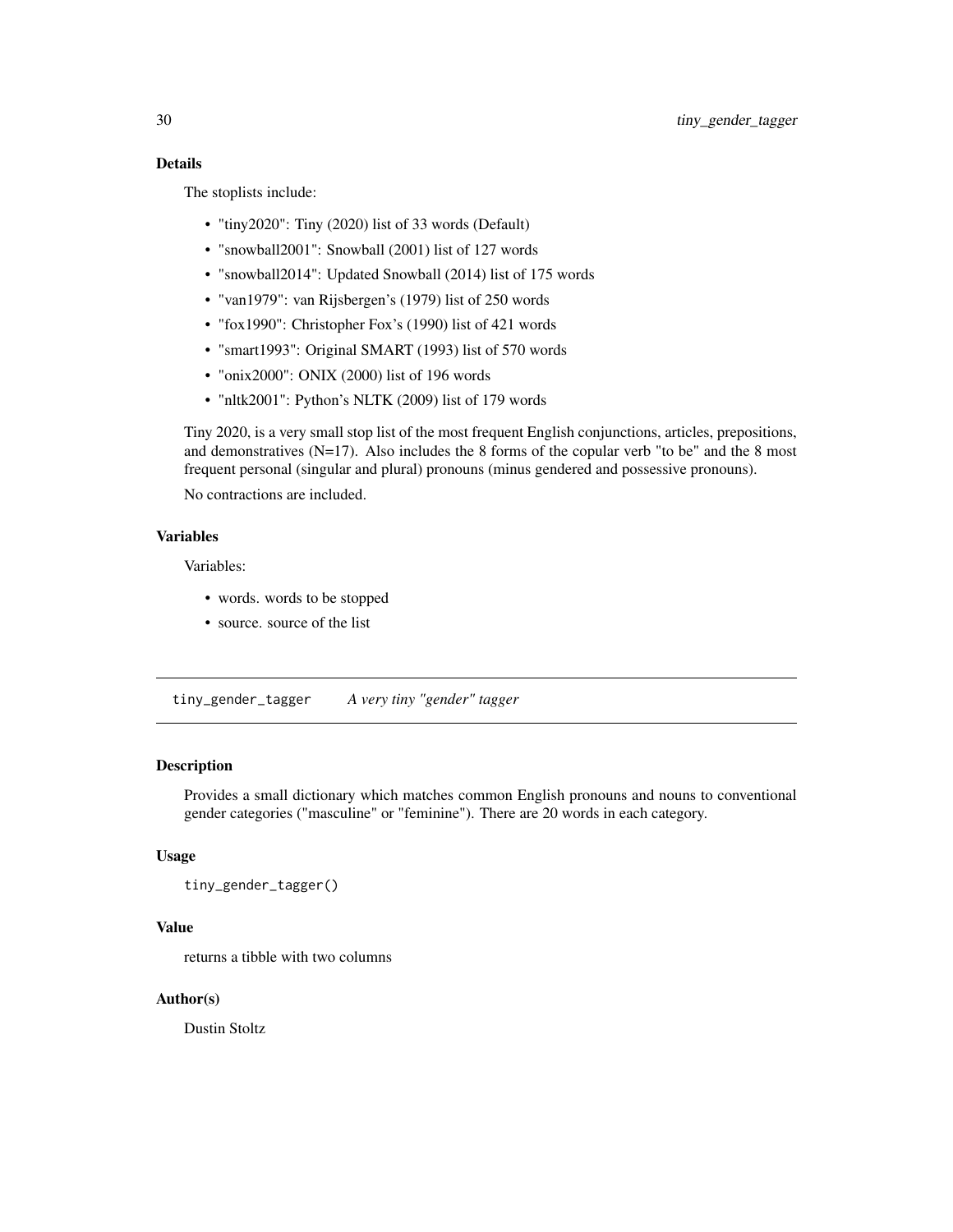<span id="page-30-0"></span>

#### Description

A streamlined function to take raw texts from a column of a data.frame and produce a list of all the unique tokens. Tokenizes by the fixed, single whitespace, and then extracts the unique tokens. This can be used as input to dtm\_builder() to standardize the vocabulary (i.e. the columns) across multiple DTMs. Prior to building the vocabulary, texts should have whitespace trimmed, if desired, punctuation removed and terms lowercased.

#### Usage

vocab\_builder(data, text)

#### Arguments

| data | Data frame with one column of texts     |
|------|-----------------------------------------|
| text | Name of the column with documents' text |

#### Value

returns a list of unique terms in a corpus

#### Author(s)

Dustin Stoltz